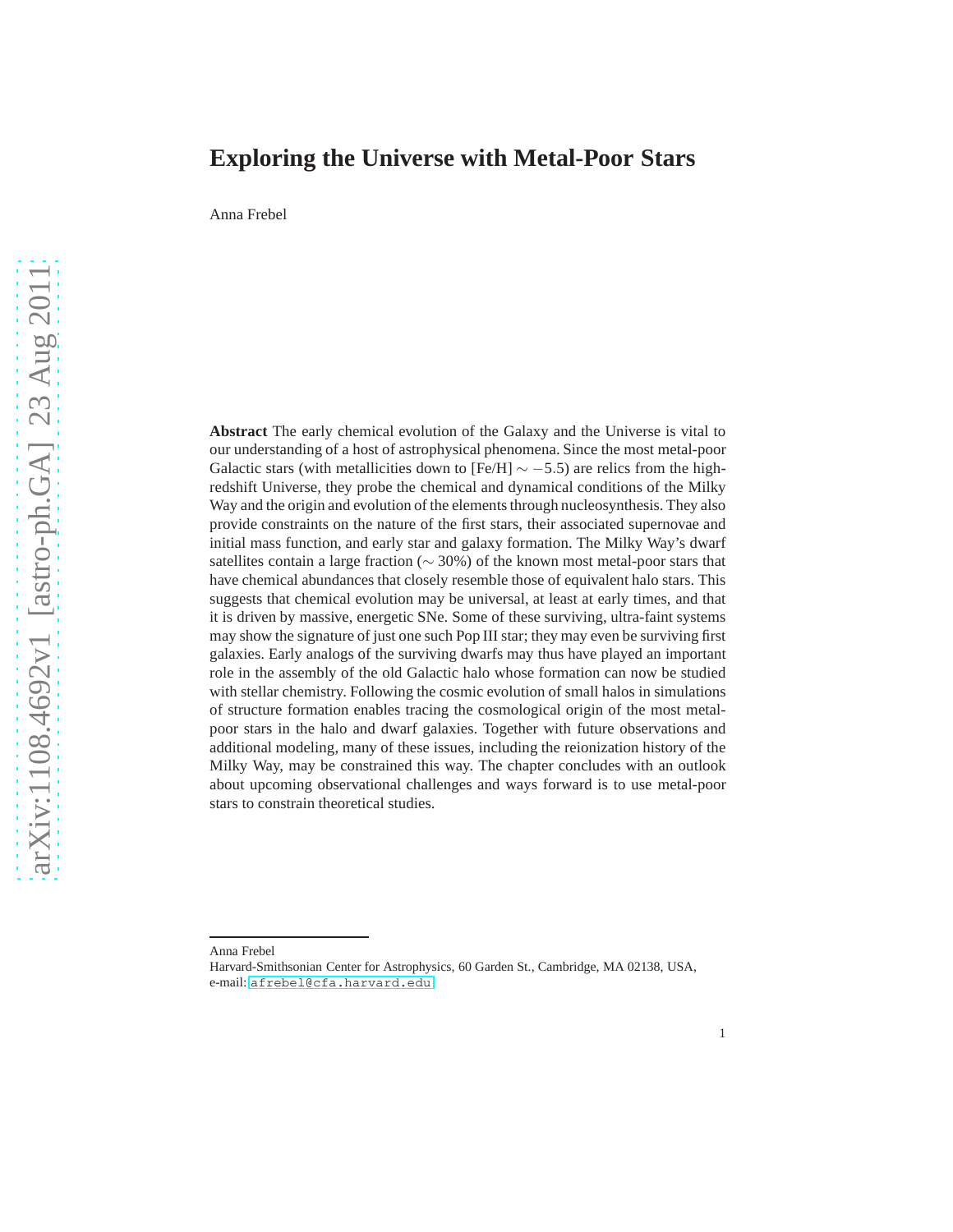# **1 Introduction**

As Carl Sagan once remarked, *If you wish to make an apple pie from scratch, you must first create the Universe*. An apple contains at least 16 different elements, and the human body is even more complex, having at least trace amounts of nearly 30 elements<sup>[1](#page-1-0)</sup>, all owing to a 14-billion year long manufacturing process called cosmic chemical evolution. Thus, the basis of chemically complex and challenging undertakings such as cooking and baking, not to mention the nature of life, will ultimately be gained through an understanding of the formation of the elements that comprise organic material. It is thus important to examine how the constituents of an apple, and by extension the stuff of life and the visible Universe were created: baryonic matter in the form of elements heavier than primordial hydrogen and helium.

This chapter aims at describing that the chemical abundances observed in the most metal-poor stars can be employed to unravel a variety of details about the young Universe, such as early star formation environments, supernovae (SNe) nucleosynthesis, and the formation process(es) of the Galactic halo. To illustrate the meaning of low-metallicity, Figure [1](#page-3-0) shows the progression from metal-rich to the most metal-poor stars; spectra around the strongest optical Fe line at  $3860 \text{\AA}$  are shown of the Sun and three metal-poor main-sequence turn-off stars. The number of atomic absorption lines detectable in the spectra decreases with increasing metaldeficiency. In HE 1327−2326, the star with the currently low Fe abundance, only the intrinsically strongest metal lines remain observable. As can be seen in the Figure, these are extremely weak. If a main-sequence star with even lower Fe value (or somewhat hotter temperature) was discovered, no Fe lines would be measurable anymore. In the case of a metal-deficient giant, the lines would be somewhat stronger due to its cooler temperature and thus allow for the discovery of an object with  $[Fe/H] \le -6$ .

Because these most metal-poor stars represent easily accessible *local equivalents* of the high-redshift universe, and as such, provide a unique tool to address a wide range of near and far-field cosmological topics. In short, metal-poor stars enable scientific progress in three areas that bridge our understanding of the current state of the Galactic halo and its old stellar population with that of the evolution of local dwarf galaxies, to the formation of large galaxies like the Milky Way more generally, as well as the beginning of star and galaxy formation in the early universe.

- 1. *Stellar Archaeology:* Constrains the astrophysical sites and conditions of nucleosynthesis and the major physical processes that drove early star formation. Abundance measurements of many elements throughout the periodic table of metal-poor halo stars enable the detailed documentation of the earliest chemical enrichment events.
- 2. *Dwarf Archaeology:* Provides constraints on galaxy formation on small scales, and metal mixing and feedback processes. By comparing abundances of metalpoor stars in ultra-faint dwarf galaxies to those of equivalent halo stars, the universality of the (beginning of) chemical evolution can be tested, what the relation

<span id="page-1-0"></span><sup>1</sup> http://chemistry.about.com/cs/howthingswork/f/blbodyelements.htm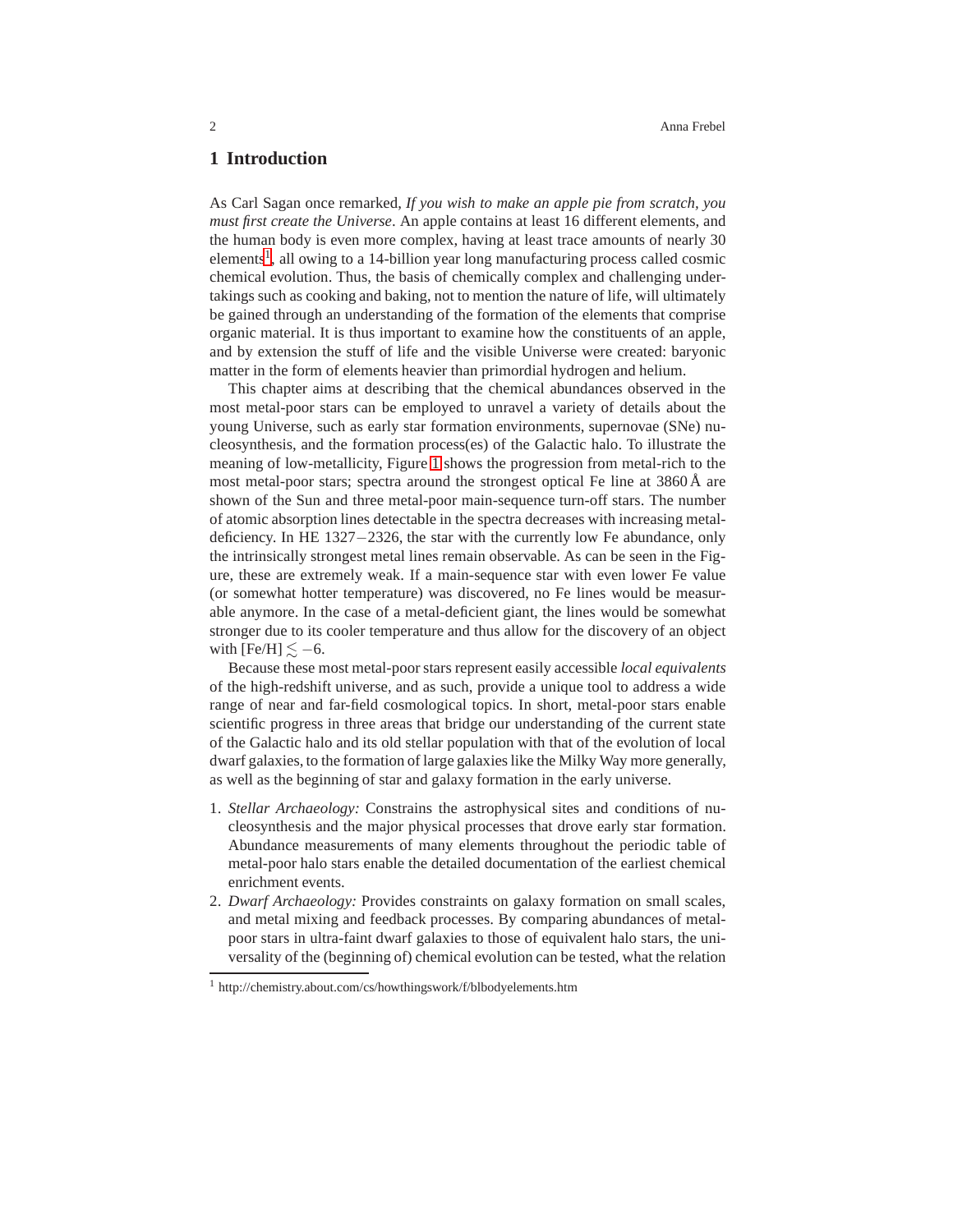is between the dwarfs and the "building blocks" of the Galactic halo, and whether they are the survivors of the first galaxies.

3. *Near-Field Cosmology:* Determines the role of metal-poor stars as tracers of the accretion history of the Milky Way halo. The coupling of low-metallicity stellar abundances with results from cosmological simulations enables the study of the formation mechanism(s) of large galaxies like the Milky Way with its old halo and satellites.

For stellar archaeology, large numbers of Galactic metal-poor halo stars, mostly found in objective-prism surveys in both hemispheres such as the HK survey of Beers and collaborators, the Hamburg/ESO survey (Christlieb and collaborators), and more recently SDSS, are needed to gain detailed insights into the history and evolution of our Galaxy (e.g., Beers & Christlieb 2005; Frebel & Norris 2011). For dwarf archaeology, observations of any stars in dwarf satellite galaxies orbiting the Milky Way are required, although these are more difficult to obtain than those of the halo stars. Finally, near-field cosmology encourages the systematic use of metalpoor stars for studying galaxy formation and cosmological aspects. In a universe dominated by cold dark matter (CDM), like the one we live in, galaxy formation proceeds hierarchically through the accretion of smaller objects onto the main halo. Simulations show that successive growth is reflected in the abundance of dark matter substructures in the halos of large galaxies like the Milky Way, and it is believed that the luminous satellites of our Galaxy are the visible counterparts to at least some of these substructures. Thus, the collective body of metal-poor stars now found in the halo as well as the dwarf galaxies enable addressing a number of important, outstanding questions that show how closely connected the three topics are.

- What is the nature of Pop III stars? Are the yields of the first SNe different from today's? Can the signatures of theorized pair-instability SNe be found in metalpoor stars?
- What drove early star formation? How/where did the first low-mass stars and the first galaxies form?
- What are the main nucleosynthesis processes and sites that are responsible for forming the elements from the Big Bang until today?
- How did chemical evolution proceed? How do stellar chemistry and halo kinematics correlate? How can the abundances be used to learn about the halo formation process?
- Was the old halo built from accreted satellites? Can accreted dwarf galaxies be identified in the halo? Did the first stars form in dwarf galaxies?

Each section of this chapter discusses a significant aspect in which metal-poor stars offer unique insight into the young universe. Section 2 sets the overall stage by introducing the first stars, the halo metallicity distribution function and considerations regarding early low-mass star formation. Section 3 describes the role of metalpoor stars in the Galactic as tracers of the earliest enrichment events and chemical evolution. This concept is extended to dwarf galaxies in Section 4. Understanding the formation history of the Milky Way with the help of metal-poor stars is outlined in Section 5. Conclusions and an outlook at given in Section 6.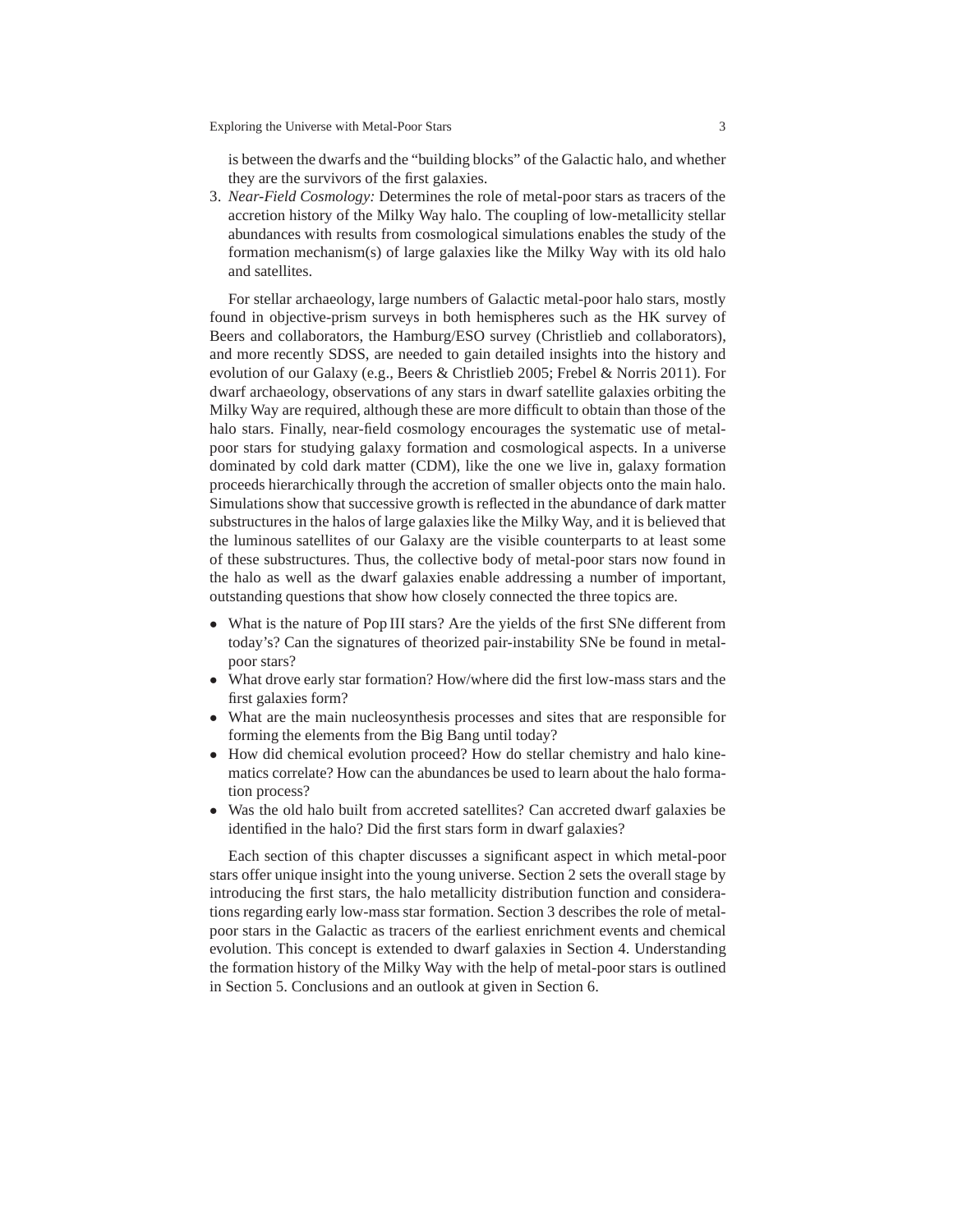

<span id="page-3-0"></span>**Fig. 1** Spectral comparison of stars in the main-sequence turn-off region with different metallicities. Several absorption lines are marked. The variations in line strength reflect the different metallicities. From top to bottom: Sun with  $[Fe/H] = 0.0$ , G66-30  $[Fe/H] = -1.6$  (Norris et al. 1997) G64-12 [Fe/H] = −3.2 (Aoki et al. 2006), and HE1327-2326 [Fe/H] = −5.4 (Frebel et al. 2005). Figure taken from Frebel (2010).

# **Further Reading & Definitions**

This chapter is partially based on an article by Frebel  $(2010)^2$  $(2010)^2$  $(2010)^2$  that, among other topics, introduces metal-poor stars as probes for theoretical works related to the early universe. Here, this discussion is extended to showcase the versatility and potential of the oldest stars for dwarf archaeology and near-field cosmology. The main aim is to outline the broad picture of studying galaxy formation processes with stellar chemistry. For a more in-depth discussion of stellar abundances, abundance derivations, details on nucleosynthesis and chemical evolution, kinematics, stellar age determinations and cosmogony, the reader is referred to Frebel & Norris (2011) and references therein.

Since there exist a large range of metal-poor stars in terms of their metallicities and chemical signatures, Beers & Christlieb (2005) suggested a classification scheme. Extensive use will be made of their term "extremely metal-poor stars", referring to stars with  $[Fe/H] < -3.0$ . This nomenclature shows that the main metallicity indicator used to determine any stellar metallicity is the iron abundance, [Fe/H], which is defined as  $[A/B] = log_{10}(N_A/N_B)_\star - log_{10}(N_A/N_B)_\odot$  for the number N of atoms of elements A and B, and  $\odot$  refers to the Sun. For example, [Fe/H] = -3.0 is 1/1000 of solar Fe abundance. With few exceptions, [Fe/H] traces the overall metallicity of the objects fairly well.

<span id="page-3-1"></span><sup>2</sup> The 2009 Biermann Award Lecture, originally published in Astronomische Nachrichten by VCH/Wiley, 2010, 331, 474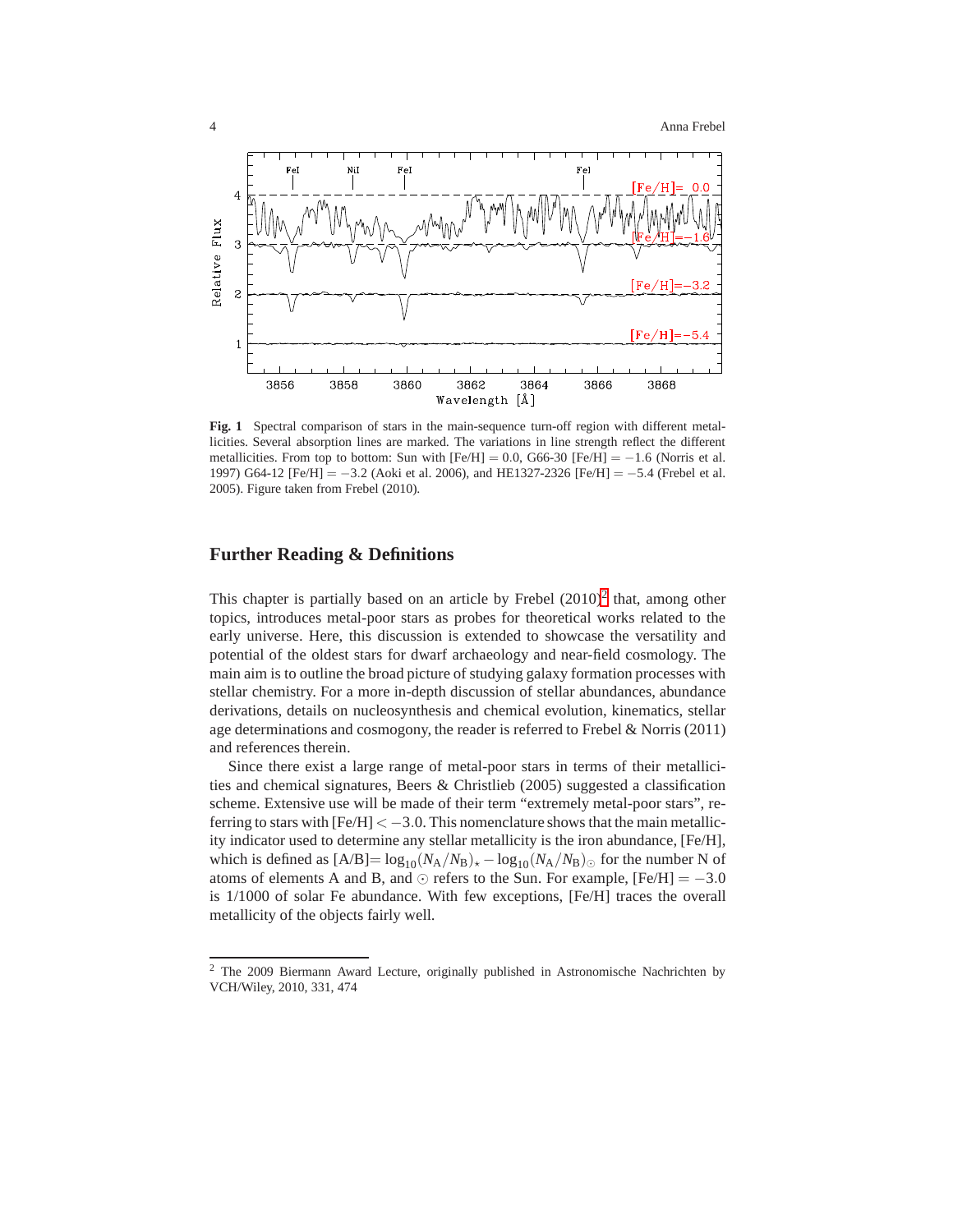# **2 Exploring The Early Universe with Metal-Poor Stars**

### *2.1 The First Stars*

According to cosmological simulations that are based on the  $\Lambda$  cold dark matter model of hierarchical structure growth in the Universe, the first stars formed in small minihalos some few hundred million years after the Big Bang. Due to the lack of cooling agents in the primordial gas, significant fragmentation was largely suppressed so that these first objects were very massive (of the order to  $\sim 100 \,\mathrm{M}_{\odot}$ ; e.g, Bromm & Yoshida (2011) and references therein). This is in contrast to lowmass stars dominating today's mass function. These objects are referred to as Population III (Pop III) as they formed from metal-free gas. Recent modeling of first star formation suggests that these early behemoth were rapidly rotating (Stacy et al. 2010) and new observations have provided evidence in support of this claim (Chiappini et al. 2011). Moreover, significant fragmentation of the star forming cloud may occur that could lead to multiple first stars in a given minihalo (Clark et al. 2011).

The stars soon exploded as SNe to either collapse into black holes (progenitor masses of  $25 < M_{\odot} < 140$  and  $M_{\odot} > 260$ ) or to die as energetic pair-instability SNe (PISN;  $140 < M_{\odot} < 260$ ; Heger et al. 2002). During their deaths, these objects provided vast amounts of ionizing radiation (and some of the first metals in the case of the PISNe) that changed the conditions of the surrounding material for subsequent star formation even in neighboring minihalos. Hence, the second generation of stars might have been less massive ( $M_{\star} \sim 10 M_{\odot}$ ). Partially ionized gas supports the formation of the  $H_2$ , and then the HD molecule, which in turn facilitates more effective cooling than what is possible in neutral gas. Also, any metals or dust grains left behind from PISNe would have similar cooling effects. This may then have led to the first more regular metal-producing SNe, although not all higher mass SNe must necessarily end in black hole formation. Umeda & Nomoto (2003) suggested that some 25  $M_{\odot}$  stars undergo only a partial fallback, so that only some of the newly created metals get ejected into the surrounding gas.

By that time, most likely enough metals were present to ensure sufficient gas fragmentation to allow for low-mass ( $\langle 1 \text{ M}_\odot \rangle$ ) star formation. Stars that formed from any metal-enriched material are referred to as Population II (Pop II) stars. More metal-rich stars like the Sun that formed in a much more metal-rich Universe are called Population I. Studying the "chemical fingerprints" of the oldest, most metalpoor stars (extreme Pop II) reveals information about the first nucleosynthesis events in the Universe; indeed, several metal-poor star abundance patterns have been fitted with calculated Pop III SN yields (see Section [3.3\)](#page-14-0). Moreover, evidence for the existence of PISNe could potentially be obtained if their characteristic signature (a pronounced effect in the abundance signature of elements with odd or even atomic number) were found in metal-poor stars. This has, however, not yet occurred.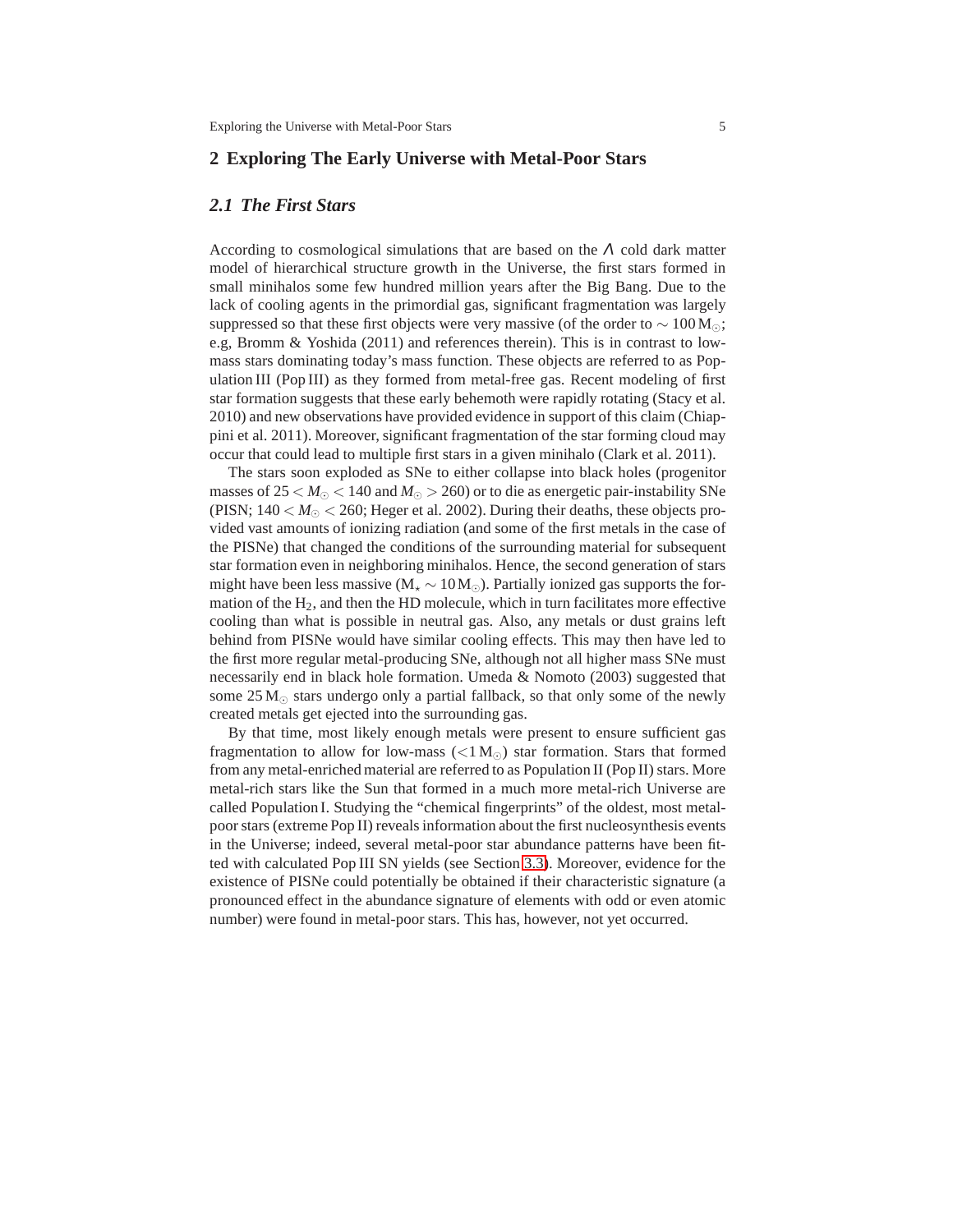### *2.2 The Metallicity Distribution Function of the Galactic Halo*

The metallicity distribution function (MDF) represents the integrated chemical evolution of a system which began with the first stars and was continued by many stellar generations at various astrophysical sites and over different timescales.

To establish the MDF of a given system, a large, complete sample of stars with good metallicity estimates is required. Over the past two decades, the quest to find the most metal-poor stars to study the chemical evolution of the Galaxy led to a significant number of stars with metallicities down to [Fe/H]  $\sim -4.0$  (see Beers & Christlieb 2005 for a more detailed review). Those stars were initially selected as candidates from a large survey, such as the HK survey (Beers et al. 1992) and the Hamburg/ESO survey (Wisotzki et al. 1996). A large survey is required to provide numerous low-resolution spectra to search for weak-lined stellar candidates indicating metal deficiency. Those spectra have to cover the strong Ca II K line at 3933  $\AA$ because the strength of this line indicates the metallicity of the star, and can be measured even in low-quality spectra. This is shown in Figure [2.](#page-6-0) If this line is sufficiently weak as a function of the star's estimated effective temperature, an object is selected as a candidate metal-poor star. For all candidates, medium-resolution spectra ( $R \sim 2,000$ ) are required to more accurately determine the Ca II K line strength for a more robust estimate for the Fe abundance. This line is still the best indicator for the overall metallicity [Fe/H] of a metal-poor star in such spectra. In the Sloan Digital Sky Survey and LAMOST survey, the survey spectra themselves are already of medium-resolution, allowing for a quicker and more direct search for metal-poor stars. Photometric surveys like Skymapper with extensive filter sets designed for stellar work (Keller et al. 2007) will also yield large numbers of high-quality candidates.

To confirm the metallicity, and to measure elemental abundances from their respective absorption lines besides that of iron, high-resolution  $(R > 20,000)$  optical spectroscopy is required (see bottom panel of Figure [2\)](#page-6-0). Only then the various elements become accessible for studying the chemical evolution of the Galaxy. Those elements include carbon, magnesium, calcium, titanium, nickel, strontium, and barium, and trace different enrichment mechanisms, events and timescales. Abundance ratios [X/Fe] as a function of [Fe/H] can then be derived for the lighter elements  $(Z < 30)$  and neutron-capture elements  $(Z > 38)$ . The resulting abundance trends will be further described in Section 3.2. The final number of elements thereby depends on the type of metal-poor star, the wavelength coverage of the data, and the data quality itself.

Schörck et al. (2009) and Li et al. (2010) presented MDFs for halo stars that are corrected for various selection effects and other biases. The number of known metalpoor stars declines significantly with decreasing metallicity (below  $[Fe/H] < -2.0$ ) as illustrated in Figure [3.](#page-7-0) Only very few stars are known ( $\leq$  30) with metallicities below  $[Fe/H] < -3.5$ , but it is these objects that enable the most insight into the early universe and the beginning of chemical evolution.

The bias-corrected MDF shows how rare metal-poor stars really are, but also, that past targeted ("biased") searches for metal-poor stars have been extremely success-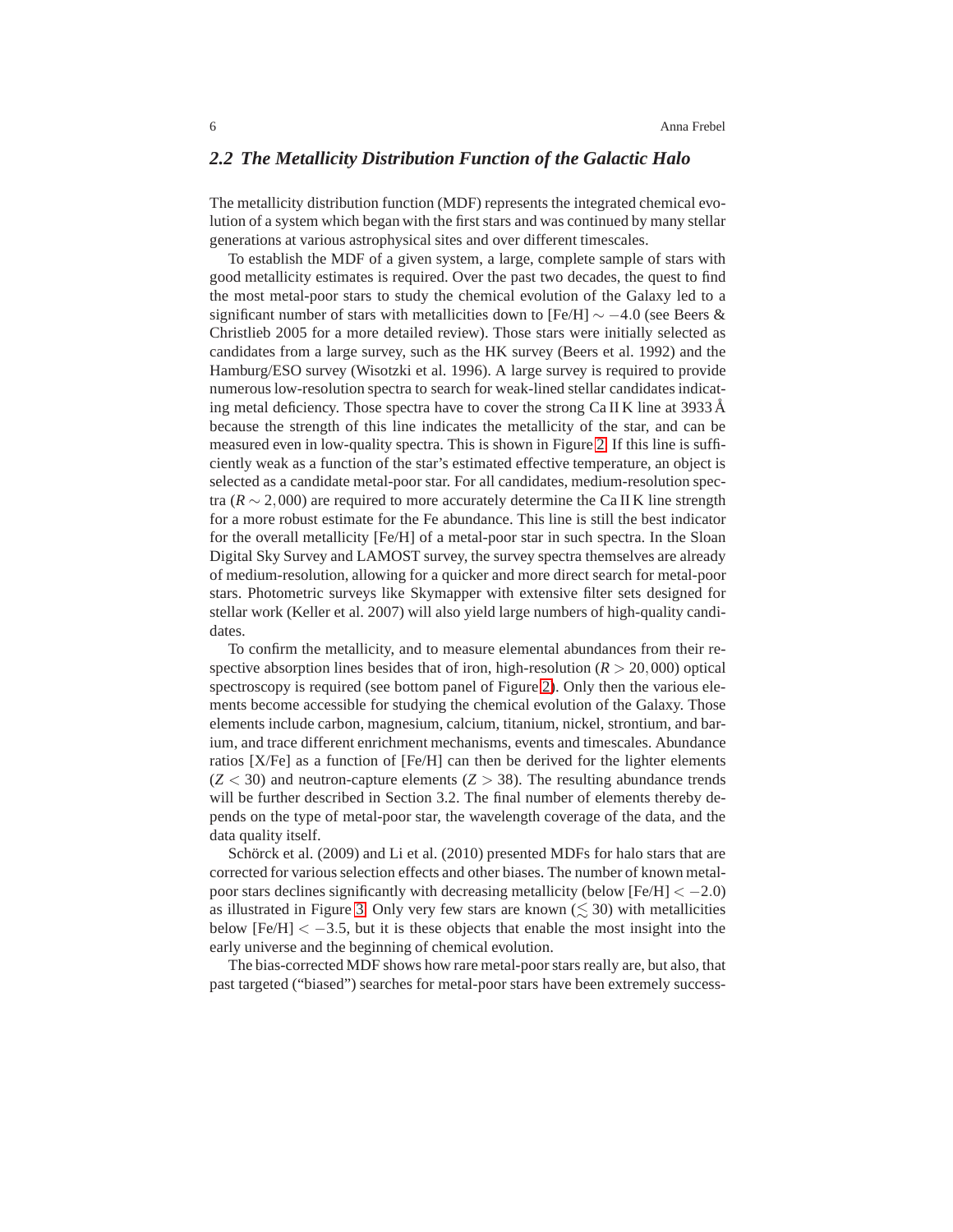

<span id="page-6-0"></span>**Fig. 2** The three observational steps to find metal-poor stars illustrated by means of HE 1327−2326. Top panel: HES objective-prism spectrum. Middle panel: Medium-resolution spectrum of HE 1327–2326 in comparison with CS 22876–032 ([Fe/H] = −3.7; Norris et al. 2000 and references therein). From this data we measured  $[Fe/H] = -4.3$  for HE 1327-2326 because interstellar Ca blended with the Ca II K line. Bottom panel: High-resolution spectra of both objects. Only with the high-resolution data was it possible to determine the true iron abundance, [Fe/H] = −5.4, for HE 1327−2326. Figure taken from Frebel et al. (2005b).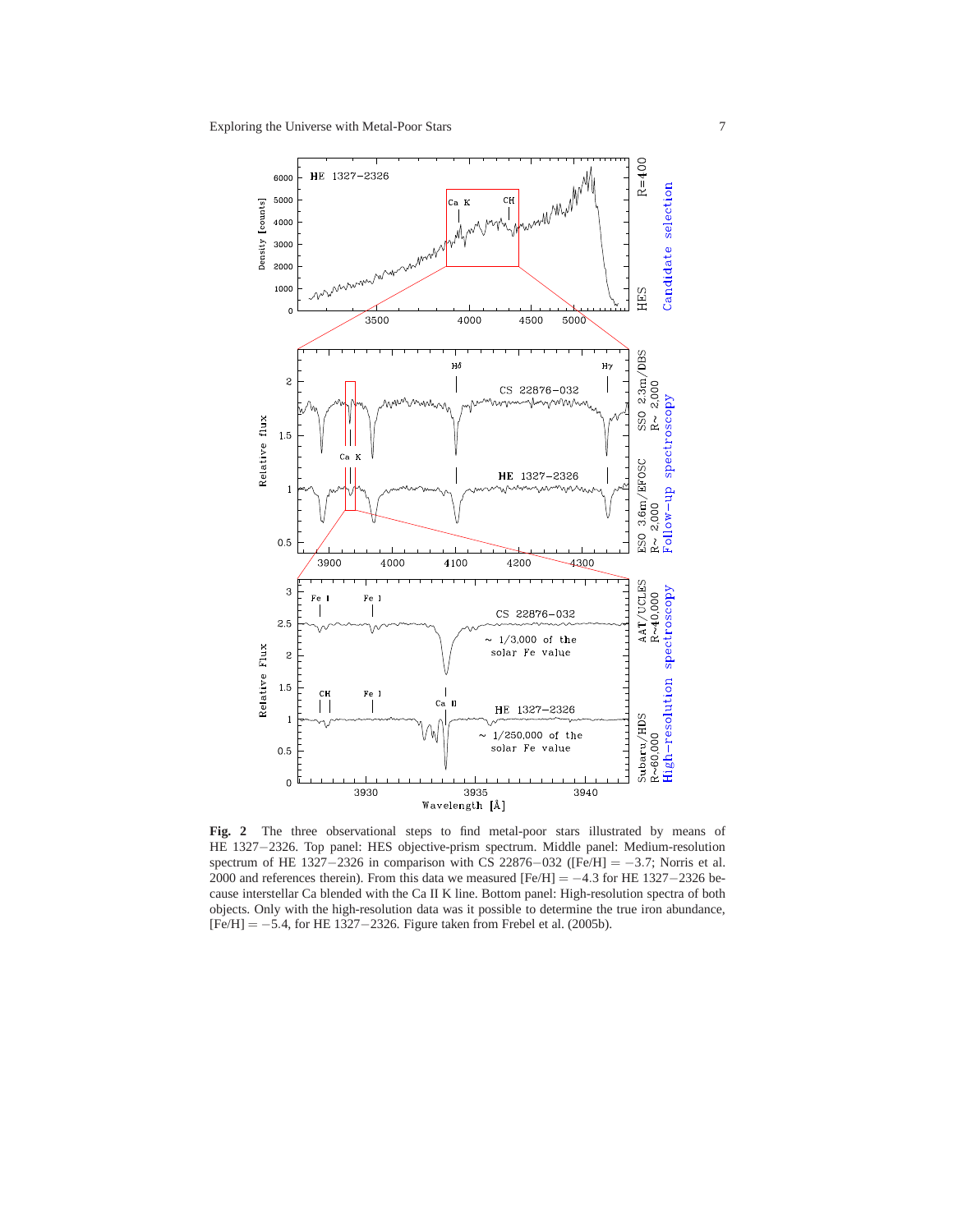ful at identifying these rare objects (e.g., Frebel et al. 2006; Christlieb et al. 2008). The most important achievements in terms of the most iron-deficient stars was the push to a significantly lower stellar metallicity [Fe/H] almost a decade ago: From a longstanding [Fe/H] =  $-4.0$  (CD  $-38°$  245; Bessell & Norris 1984) to [Fe/H] =  $-5.2$  (HE 0107 $-5240$ ; Chrislieb et al. 2002)<sup>[3](#page-7-1)</sup>), and down to [Fe/H] =  $-5.4$  more recently (HE 1327−2326; Frebel et al. 2005). Overall, only three stars are known with iron abundances of [Fe/H] < -4.0. The third star, HE 0557-4840 Norris et al. 2007 with  $[Fe/H] < -4.8$ , bridges the gap between  $[Fe/H] = -4.0$  and the two hyper Fe-poor objects.



<span id="page-7-0"></span>**Fig. 3** Cumulative metallicity distribution function of the Galactic halo based on metal-poor giants selected form the Hamburg/ESO survey (Schöerck et al. 2009). The solid line represents the biascorrected MDF, whereas the dotted lines show the level of uncertainty in the MDF based on the various correction functions. The dashed line shows the uncorrected, "as observed" MDF – The difference to the solid line shows how successful searches for the most metal-poor stars have been.

Beyond these individual stars that form the very tail of the MDF, a number of studies involving samples of  $\sim$ 10-30 stars in the metallicity range of −4.0[Fe/H]  $<$ −2.5 have been carried out over the years. These works have delivered many important details about chemical enrichment and nucleosynthesis, and greatly improved our understanding of the early universe (e.g., McWilliam et al. 1995, Ryan et al.

<span id="page-7-1"></span><sup>&</sup>lt;sup>3</sup> Applying the same non-LTE correction to the Fe I abundances of HE 0107-5240 and HE 1327−2326 leads to a final abundance of [Fe/H] = −5.2 for HE 0107−5240.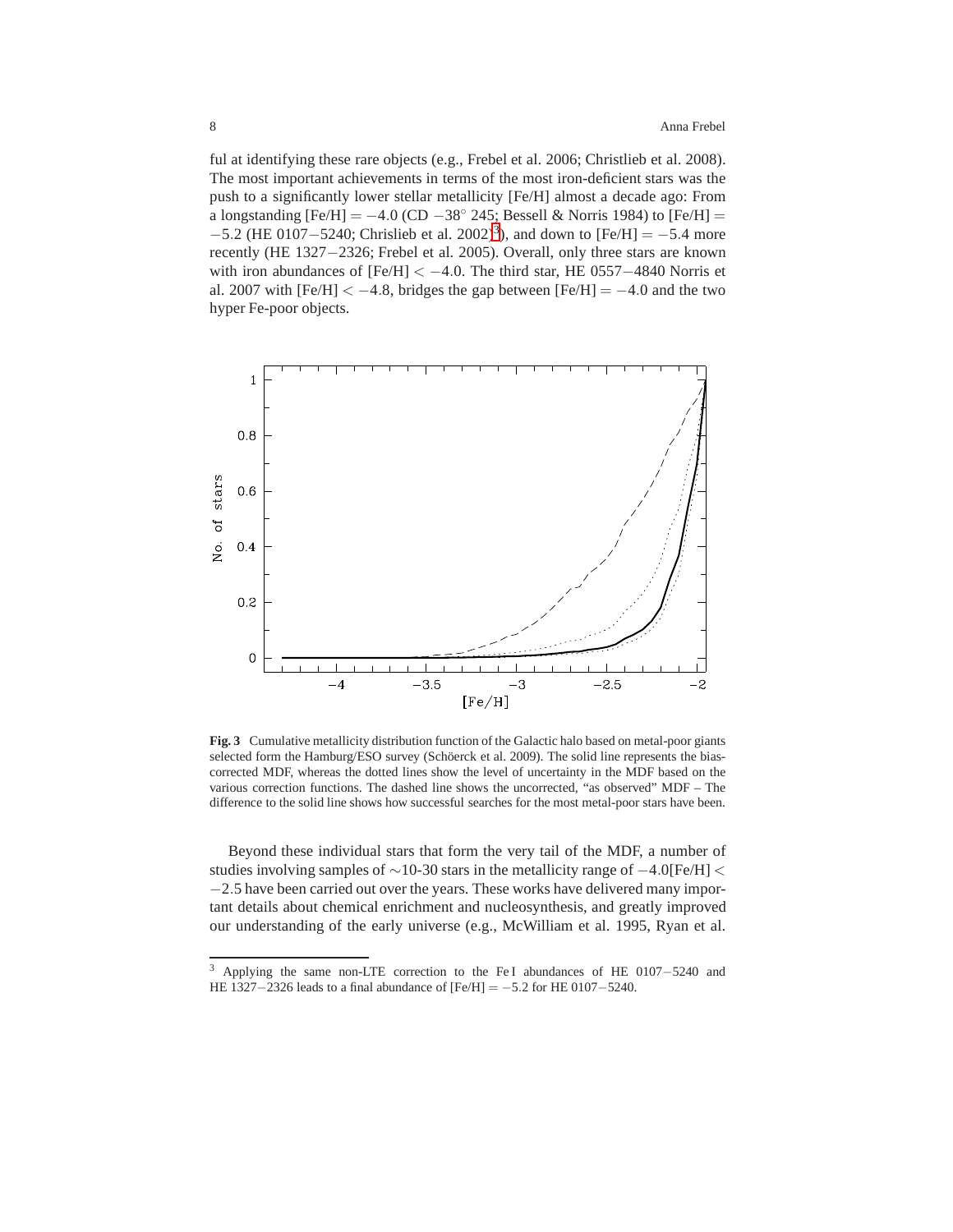1996, Cayrel et al. 2004, Barklem et al. 2005, Aoki et al. 2008, Cohen et al. 2008, Lai et al. 2008, Hollek et al. 2011).

# *2.3 Early low-mass star formation and the connection to carbon-enhanced metal-poor stars*

Early Pop II stars began to form from the enriched material left behind by the first stars. The actual formation process(es) of these initial low-mass ( $M \leq 0.8$  M<sub>☉</sub>) Pop II stars (i.e. the most metal-poor stars) that live longer than a Hubble time, are, however, not well understood so far. Ideas for the required cooling processes necessary to induce sufficient fragmentation of the near-primordial gas include cooling through metal enrichment ("critical metallicity") or dust, cooling based on enhanced molecule formation due to ionization of the gas, as well as more complex effects such as turbulence and magnetic fields (Bromm et al. 2009).

Fine-structure line cooling through neutral carbon and singly-ionized oxygen has been suggested as a main cooling agent facilitating low-mass star formation (Bromm & Loeb 2003). These elements were likely produced in vast quantities in Pop III objects (e.g. Meynet et al. 2006; Chiappini et al. 2011). Gas fragmentation is then induced once a critical metallicity of the interstellar medium (ISM) is achieved. The existence of such a critical metallicity can be probed with large numbers of carbon and oxygen-*poor* metal-poor stars. Frebel et al. (2007b) developed an "observerfriendly" description of the critical metallicity that incorporates the observed C and/or O stellar abundances;  $D_{\text{trans}} = \log(10^{[\text{C/H}]} + 0.3 \times 10^{[\text{O/H}]}) \ge -3.5$ . Any lowmass stars still observable today then has to have C and/or O abundances above the threshold of  $D<sub>trans</sub> = -3.5$  (see Figure 1 in Frebel et al. 2007). At metallicities of  $[Fe/H] \gtrsim -3.5$ , most stars have C and/or O abundances that are above the threshold since they follow the solar C and O abundances simply scaled down to their respective Fe values. Naturally, this metallicity range is not suitable for directly probing the first low-mass stars. Below [Fe/H]  $\sim$  −3.5, however, the observed C and/or O levels must be higher than the Fe-scaled solar abundances to be above the critical metallicity. Indeed, none of the known lowest-metallicity stars has a *Dtrans* below the critical value, consistent with this cooling theory. Some stars, however, have values very close to  $D_{trans} = -3.5$ . HE 0557–4840, at [Fe/H] =  $-4.75$  (Noris et al. 2007), falls just onto the critical limit (M. Bessell 2009, priv. comm.). A star in the ultrafaint dwarf galaxy Boötes I has  $D<sub>trans</sub> = -3.2$  (at [Fe/H] =  $-3.7$ ; and assuming that its oxygen abundance is twice that of carbon). Another interesting case is the most metal-poor star in the classical dwarf galaxy Sculptor, which has an upper limit of carbon of  $[CH] < -3.6$  at  $[Fe/H] = -3.8$  (Frebel et al. 2010b). Despite some still required up-correction of carbon to account for atmospheric carbon-depletion of this cool giant, the star could potentially posses a sub-critical  $D<sub>trans</sub>$  value.

Overall, more such "borderline" examples are crucial to test for the existence of a critical metallicity. If fine-structure line cooling were the dominant process for low-mass star formation, two important consequences would follow: 1) Future stars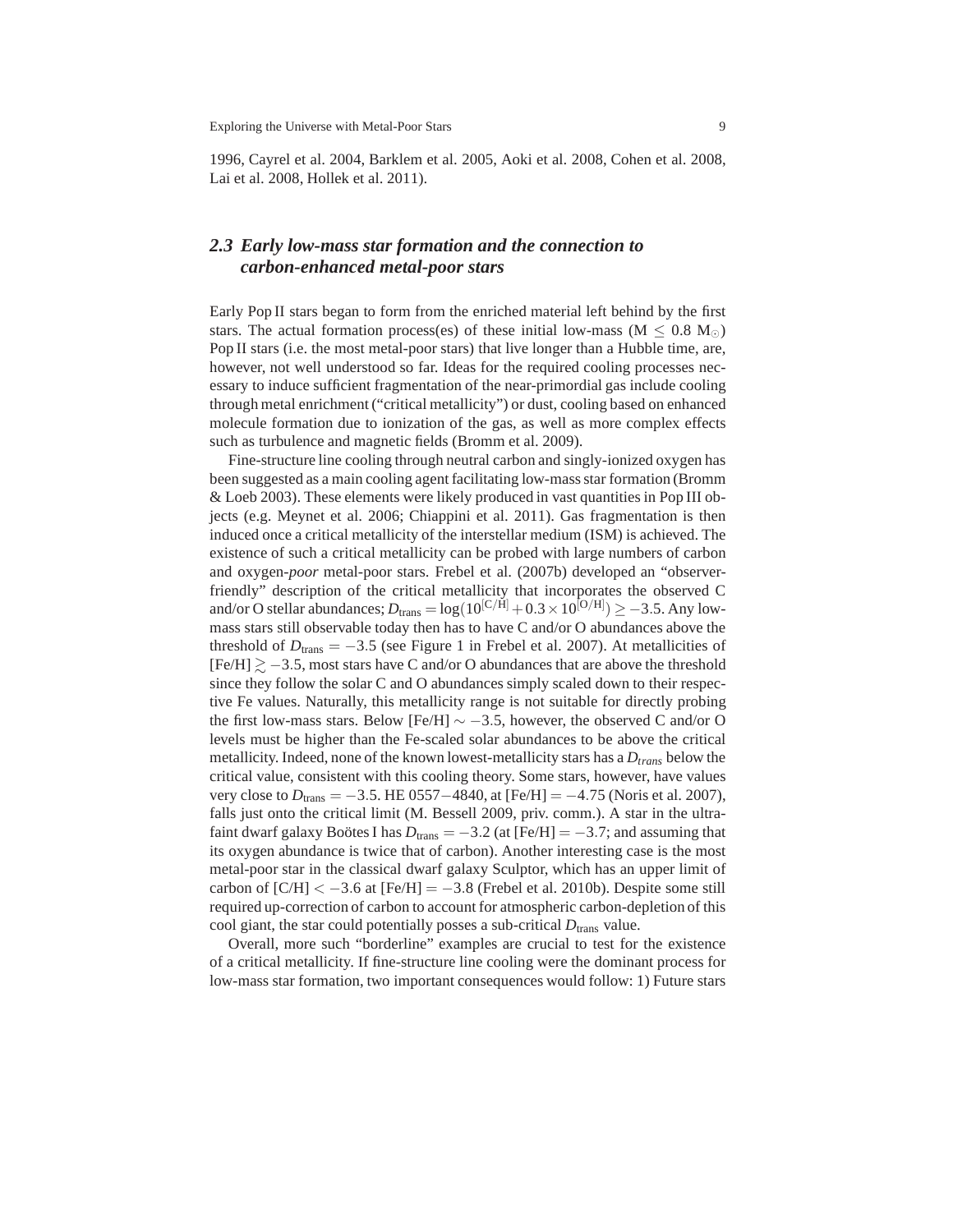to be found with  $[Fe/H] \le -4.0$  are predicted to have these substantial C and/or O overabundances with respect to Fe. 2) The so-far unexplained large fraction of metal-poor objects that have large overabundances of carbon with respect to iron ([C/Fe] > 1.0) may reflect an important physical cause. About 20% of metal-poor stars with Fe/H  $\leq -2.5$  exhibit this behavior (e.g. Beers & Christlieb 2005). Moreover, at the lowest metallicities, this fraction is even higher. All three stars with  $[Fe/H] < -4.0$  are extremely C-rich, well in line with the prediction of the line cooling theory.

This may, however, not the only way for forming low-mass stars. Cooling through dust grains might also have been responsible for the transition from Pop III to Pop II star formation. Dust created in high-density regions during the first SNe explosions or mass loss during the evolution of Pop III stars may induce fragmentation processes (e.g., Schneider et al. 2006) that lead to the formation of subsolar-mass stars. The critical metallicity in this scenario is a few orders of magnitude below that of C and O line cooling. If some metal-poor stars are found to be significantly below  $D_{trans} = -3.5$ , their existence may still be consistent with the critical value set by dust cooling. Irrespective of the differences in cooling channels, such criteria will need to be incorporated in large-scale simulations to take environmental influences, such as the available gas mass, into account.

# **3 Stellar Archaeology**

### *3.1 Validating Stellar Archaeology*

The concept of stellar archaeology is based on long-lived low-mass metal-poor main-sequence and giant stars whose chemical abundances are thought to reflect the composition of the gas cloud during their formation period. A vital assumption is that the stellar surface compositions have not been significantly altered by any internal mixing processes given that these stars are fairly unevolved despite their old age. But are there other means by which the surface composition could be modified? Accretion of interstellar matter while a star orbits in the Galaxy for  $\sim 10 \,\text{Gyr}$  has long been suggested as a mechanism to affect the observed abundance patterns. Iben (1983) calculated a basic "pollution limit" of  $[Fe/H] = -5.7$  based on Bondi-Hoyle accretion. He predicted that no stars with Fe abundances below this value could be identified as such since they would have accreted too much enriched material.

Assuming that stars with such low-metallicities exist (for example low-mass Pop III stars if the IMF was Salpeter-like, and not top-heavy), significant amounts of interstellar accretion could masquerade the primordial abundances of those putative low-mass Pop III stars. Analogously, stars with very low abundances, say  $[Fe/H] < -5.0$ , could principally be affected also. To assess the potential accretion level, Frebel et al. (2009) carried out a kinematic analysis of a sample of metal-poor stars to assess their potential accretion histories over the past 10 Gyr in a Milky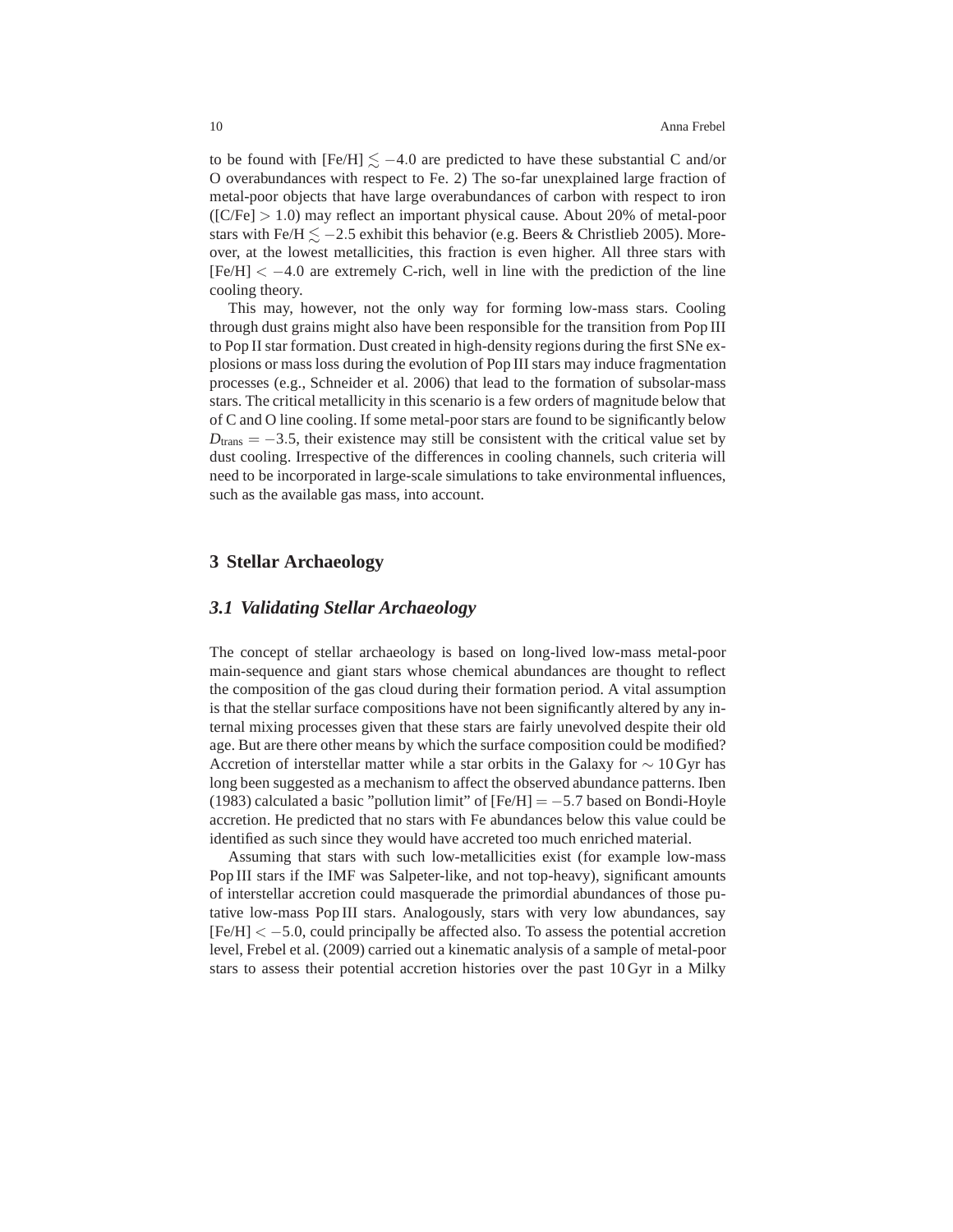Exploring the Universe with Metal-Poor Stars 11

Way-like potential. The amount of accreted Fe was calculated based on the total accreted material over 10 Gyr. The overall chemical evolution with time was taken into account assuming the ISM to have scaled solar abundances. The stellar abundances were found to be little affected by accretion given their generally fast space velocities. The calculated, "accreted abundances" were often lower than the observed measurements by several orders of magnitude. Johnson et al. (2011), on the other hand, investigated direct accretion onto primordial low-mass stars. If these stars had a weak solar-like wind it would prevent the accretion of any material, at least in the early universe. This would also be true for any low-metallicity stars, although it was not considered by Frebel et al. (2009).

Generally, these studies show that accretion does not significantly alter the observed abundance patterns, even in an extreme case in which a star moves once through a very large, dense cloud. The concept of stellar archaeology can thus be deemed viable. Nevertheless, since there is a large accretion dependency on the space velocity it becomes obvious that kinematic information is vital for the identification of the lowest-metallicity stars in the Milky Way and the interpretation of their abundances. A way forward would be an extensive assessment of potential gas accretion histories for stars throughout the hierarchical assembly of a large galaxy. However, the uncertainties regarding the existence and extent of stellar winds may prevent strong conclusions.

### *3.2 Chemical Evolution of the Galaxy*

Generally, there are several main groups of elements observed in metal-poor stars, with each group having a common, main production mechanism; 1)  $\alpha$ -elements (e.g. Mg, Ca, Ti) are produced through  $\alpha$ -capture during various burning stages of late stellar evolution, before and during SN explosions. These yields appear very robust with respect to parameters such as mass and explosion energy 2) Fe-peak elements (23< *Z* < 30) are synthesized in a host of different nucleosynthesis processes before and during SN explosions such as radioactive decay of heavier nuclei or direct synthesis in explosive burning stages, neutron-capture onto lower-mass Fe-peak elements during helium and later burning stages and  $\alpha$ -rich freeze-out processes. Their yields also depend on the explosion energy; 3) Light and heavy neutroncapture elements  $(Z > 38)$  are either produced in the slow (s-) process occurring in thermally pulsing AGB stars (and then transferred to binary companions or deposited into the ISM through stellar winds) or in the rapid (r-) process most likely occurring in core-collapse SN explosions. For more details on SN nucleosynthesis see e.g., Woosley & Weaver (1995).

The  $\alpha$ -element abundances in metal-poor halo stars with [Fe/H]  $< -1.5$  are enhanced by ∼ 0.4 dex with respect to Fe as seen in Figure [4.](#page-11-0) This reflects a typical core-collapse SN signature because at later times (in chemical space at about  $[Fe/H] \sim -1.5$ ) the onset of SN Ia provides a significant contribution to the overall Galactic Fe inventory. As a consequence, the  $\lceil \alpha/\sqrt{Fe} \rceil$  ratio decreases down to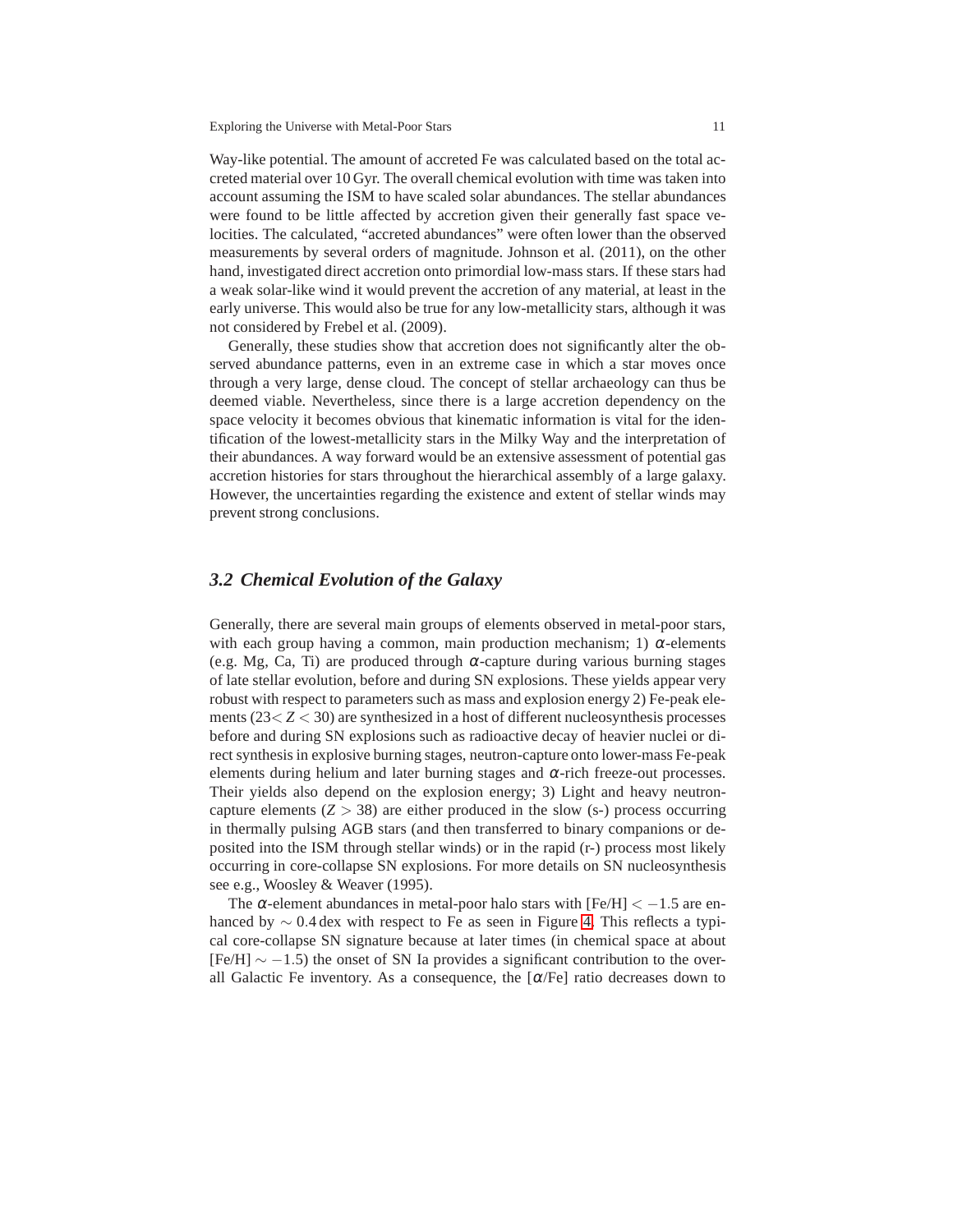

<span id="page-11-1"></span><span id="page-11-0"></span>**Fig. 4** Light element abundance trends of Mg, Ca, and Ti. Black open circles represent halo stars, red filled circles are stars in the classical dwarf galaxies, and green filled circles show stars in the ultra-faint dwarf galaxies. The abundance data can be found in an electronic format. The scatter in the data likely reflects systematic differences between literature studies. Assuming this, systematic uncertainties in abundance analyses may be around ∼ 0.3 dex. Figure taken from Frebel 2010.

the solar value at  $[Fe/H] \sim 0.0$ . The general uniformity of light element abundance trends down to [Fe/H]  $\sim -4.0$  led to the conclusion that the ISM must have been already well-mixed at very early times (Cayrel et al. 2004). Otherwise it would be hard to understand why so many of the most metal-poor stars have almost identical abundance patterns. However, despite the well-defined abundance trends, some stars, particularly those in the lowest metallicity regime show significant deviations. Among those are some stars with unusually high or low  $\alpha$ -element abundances.

Among the Fe-peak elements, many have subsolar abundance trends at low metallicity (e.g. [Cr,Mn/Fe]) which become solar-like as the metallicity increases.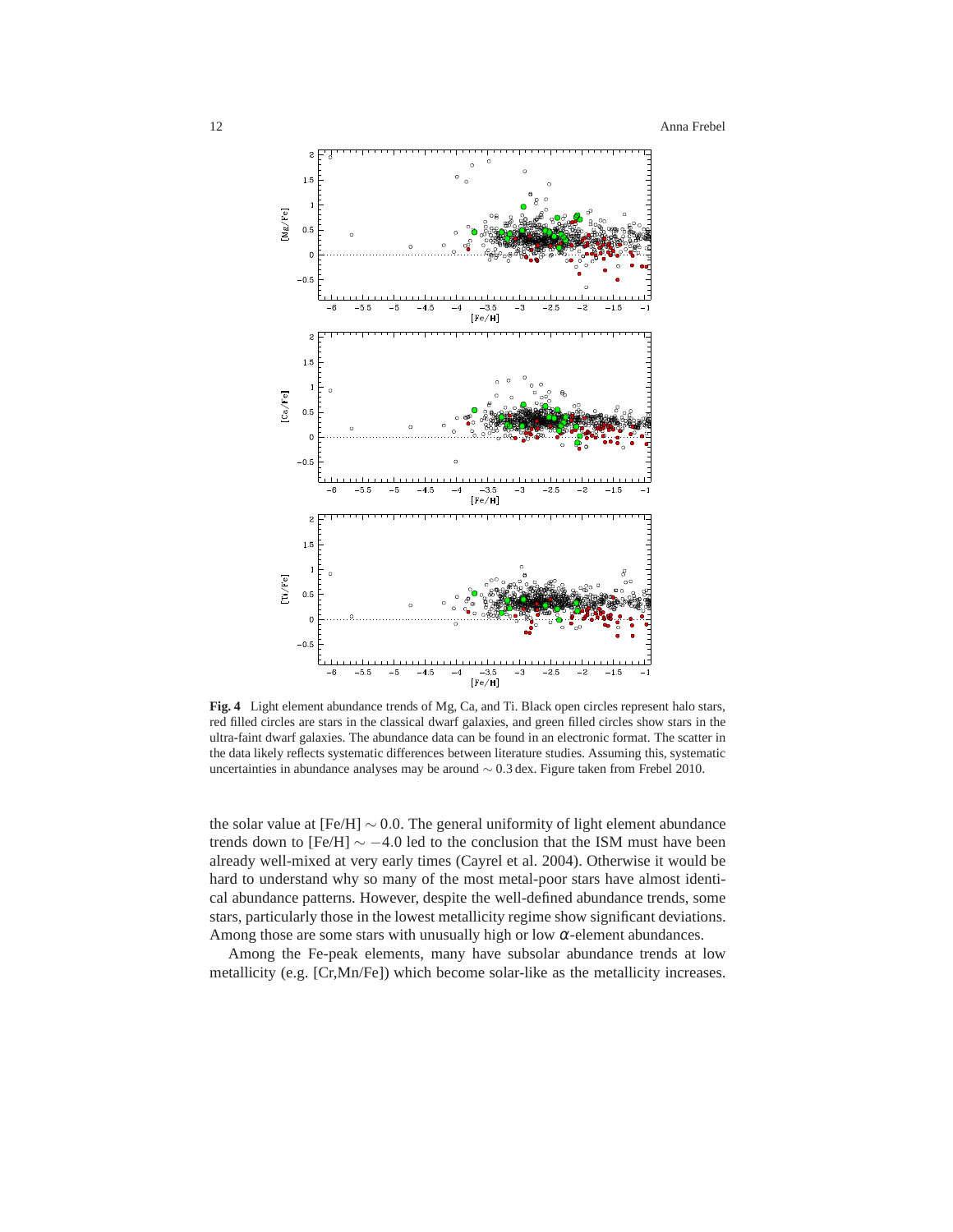

<span id="page-12-0"></span>**Fig. 5** Same as Figure [4,](#page-11-0) but for the Fe-peak elements Sc, Cr, and Co. Figure taken from Frebel 2010.

This is shown in Figure [5.](#page-12-0) It is not clear whether these large underabundances are of cosmic origin or have to be attributed to modeling effects such as that of non-LTE (Sobeck et al. 2007; Bergemann et al. 2008). Trends of other elements are somewhat overabundant at low metallicity (Co) or relatively unchanged throughout (Sc, Ni). All elements with  $Z < 30$  hereby have relatively tight abundance trends.

On the contrary, the abundances of the neutron-capture elements in metal-poor stars are "all over the place". Sr has an extremely large scatter ( $\sim$  3 dex). This indicates that different nucleosynthetic processes must have contributed to its Galactic inventory, or that neutron-capture yields are very environmentally-sensitive. Ba has even more scatter at [Fe/H]  $\sim -3.0$  (see Figure [6\)](#page-13-0). Some of this spread may be explained through the existence of massive rotating low-metallicity stars that produce large amounts of s-process like Sr and Ba in the early universe (Chiappini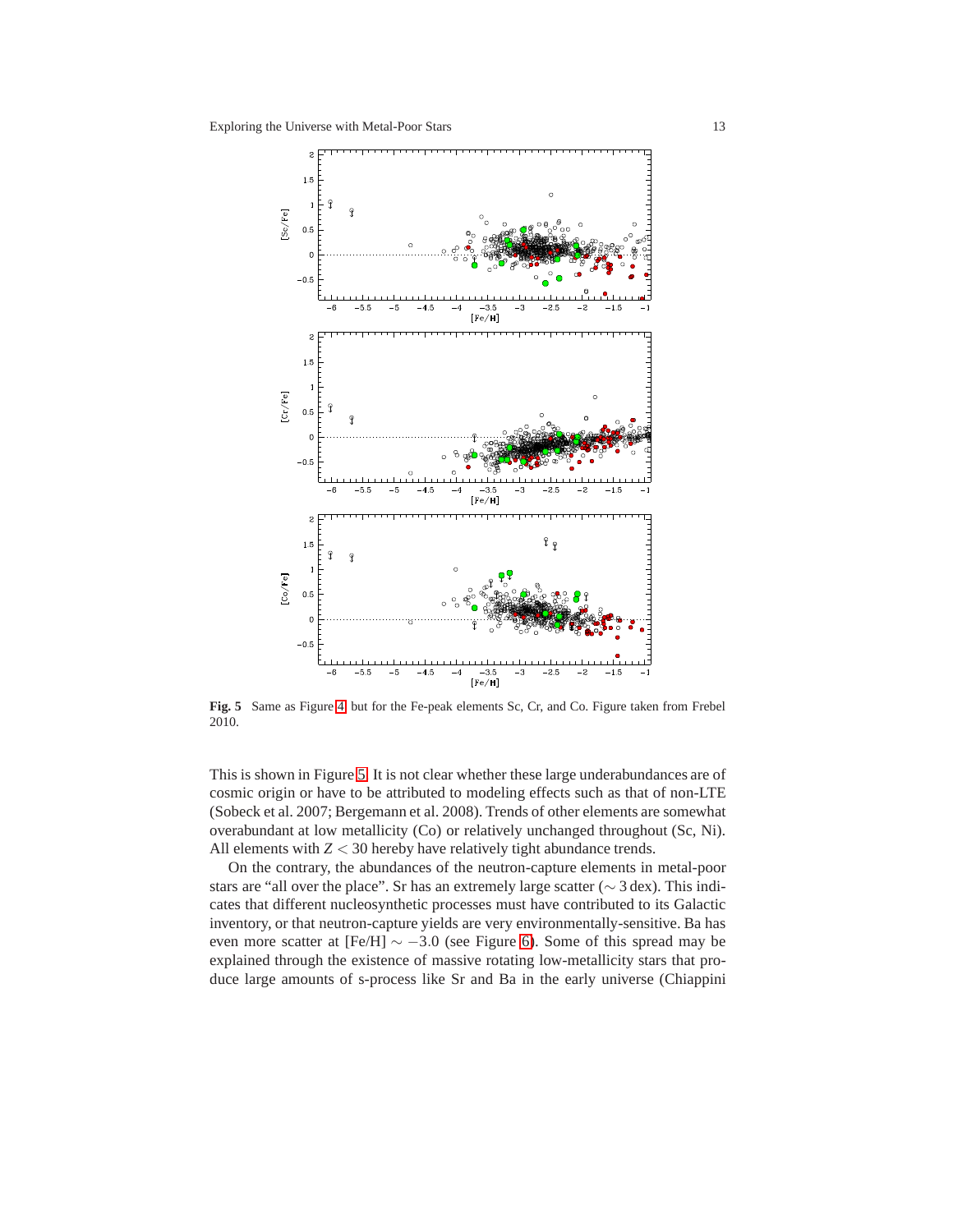

<span id="page-13-0"></span>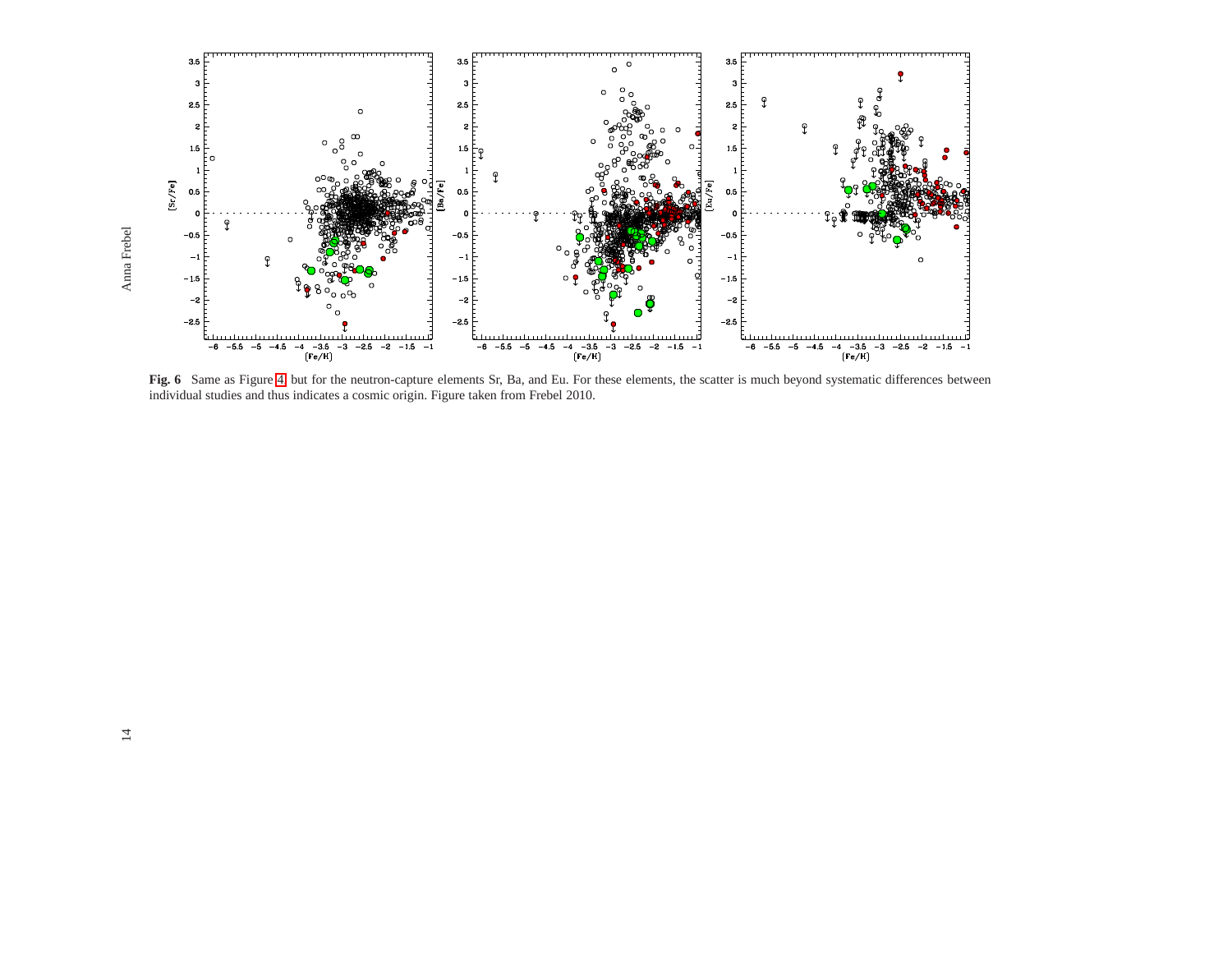et al. 2011). Other heavier neutron-capture elements, such as r-process element Eu, have somewhat less scatter. At the lowest metallicities, core-collapse SNe must have dominated the chemical evolution (below  $[Fe/H] = -3.0$ ). Hence, the r-process is likely responsible for the neutron-capture elements at this early time. Metal enrichment through the s-process began to significantly contribute at somewhat later times, driven by the evolutionary timescales of stars with  $\sim$  2-8 M<sub>☉</sub> to become AGB stars. According to Simmerer et al. (2004), the s-process was in full operation at  $[Fe/H] \sim -2.6$ .

#### <span id="page-14-0"></span>*3.3 Tracing individual SN explosions with the most iron-poor stars*

The faint ( $V = 15.2$ ) red giant HE 0107-5240 has [Fe/H] = -5.2 (Christlieb et al. 2002). The brighter ( $V = 13.5$ ) subgiant HE 1327–2326 has an even lower iron abundance of  $[Fe/H] = -5.4$  (Frebel et al. 2005; Aoki et al. 2006). The latter value corresponds to  $\sim 1/250,000$  of the solar iron abundance<sup>[4](#page-14-1)</sup> A third star with  $[Fe/H] = -4.75$  (Norris et al. 2007) was found in 2006. The metallicity of the giant HE 0557–4840 is in between the two  $[Fe/H] < -5.0$  stars and the next most metal-poor stars are [Fe/H]  $\sim -4.0$ . Hence, it sits right in the previously claimed "metallicity gap" (between [Fe/H]  $\sim -4.0$  and [Fe/H]  $\sim -5.0$ ; e.g. Shigeyama et al. 2003) showing that the scarcity of stars below  $[Fe/H] = -4.0$  has no physical cause but is merely an observational incompleteness. All three objects were found in the Hamburg/ESO survey making it the so far most successful database for metalpoor stars.

The most striking features in both  $[Fe/H] < -5.0$  stars are the extremely large overabundances of CNO elements. HE 0557−4840 partly shares this signature by also having a fairly large [C/Fe] ratio. Other elemental ratios [X/Fe] are somewhat enhanced in HE 1327−2327 with respect to the stars with  $-4.0 <$  [Fe/H]  $< -2.5$ , but less so for the two giants. Despite expectations, Li could not be detected in the relatively unevolved subgiant HE 1327–2326.<sup>[5](#page-14-2)</sup> The upper limit is  $\log \varepsilon$ (Li) < 1.6, where  $\log \varepsilon(A) = \log_{10}(N_A/N_H) + 12$ . This is surprising, given that the primordial Li abundance is often inferred from similarly unevolved metal-poor stars (Ryan et al. 1999). Furthermore, the upper limit found from HE 1327−2326, however, strongly contradicts the WMAP value ( $log \epsilon(Li) = 2.6$ ) from the baryon-to-photon ratio (Spergel et al. 2007). This may indicates that the star formed from extremely Li-poor material. No neutron-capture element is detected in HE 0107−5240 or HE 0557-4840, whereas, unexpectedly, Sr is observed in HE 1327-2326. Massive rotating stars may be responsible for this neutron-capture element (Chiappini et al. 2011).

<span id="page-14-1"></span><sup>4</sup> Interestingly, the entire mass of iron in HE 1327−2326 is actually 100 times less than that in the Earth's core. At the same time the star is of course of the order of a million times more massive than the Earth.

<span id="page-14-2"></span><sup>&</sup>lt;sup>5</sup> The other stars are giants. Thus, the surface Li is already destroyed due to the thick convection zone transporting Li to deeper, hotter layers where it burns.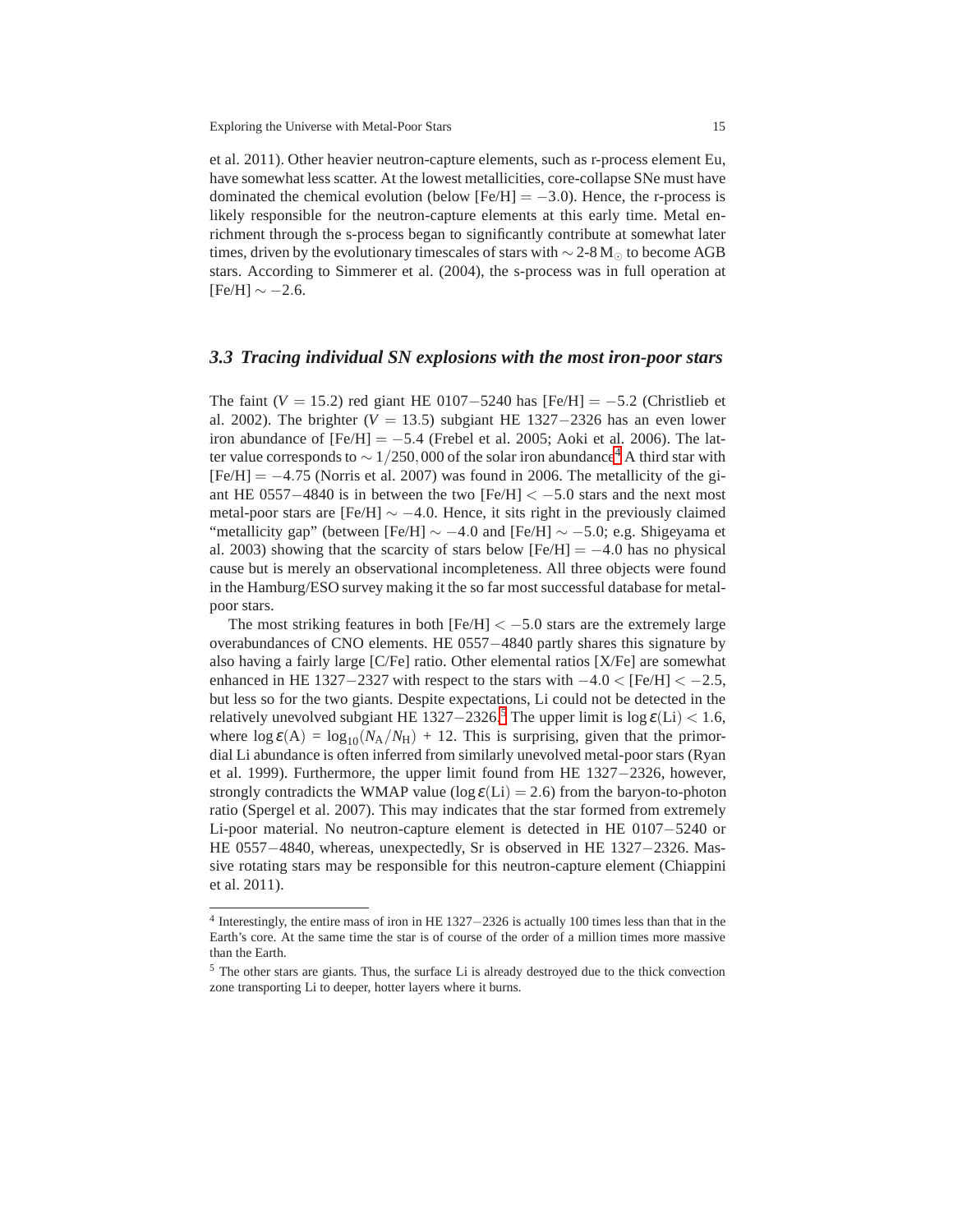How can all those signatures be understood in terms of early chemical enrichment? HE 0107−5240 and HE 1327−2326 immediately became benchmark objects to constrain various theoretical studies of the early Universe, such as the formation of the first stars (e.g., Yoshida et al. 2006), the chemical evolution of the early ISM (e.g., Karlsson & Gustafsson 2005) or calculations of Pop III SN yields. Their highly individual abundance patterns have been successfully reproduced by several different SNe scenarios. This makes HE 0107−5240 and HE 1327−2326 early, extreme Pop II stars that possibly display the "fingerprint" of just one Pop III SN. Umeda & Nomoto (2003) first matched the yields of a faint  $25 M_{\odot}$  SN that underwent a mixing and fallback process to the observed abundances of HE 0107−5240. To achieve a simultaneous enrichment of a lot of C and only little Fe, large parts of the Fe-rich SN ejecta have to fall back onto the newly created black hole. Using yields from a SN with similar explosion energy and mass cut, Iwamoto et al. 2005 then reproduced the abundance pattern of HE 1327−2326 also. Trying to fit the observed stellar abundances, Heger & Woosley (2010) are employing an entire grid of Pop III SN yields to search for the best match to the data. A similar progenitor mass range as the Umeda & Nomoto (2003) 25 M<sub>☉</sub> was found to be the best match to have provided the elemental abundances to the ISM from which these Pop II stars formed.

Limongi et al. (2003) were able to reproduce the abundances of HE 0107−5240 through pollution of the birth cloud by at least two SNe. Suda et al. (2004) proposed that the abundances of HE 0107−5240 would originate from a mass transfer of CNO elements from a postulated companion, and from accretion of heavy elements from the ISM. However, neither HE 0107−5240 nor HE 1327−2326 show radial velocity variations that would indicate binarity. Meynet et al. (2005) explored the influence of stellar rotation on elemental yields of  $60 M_{\odot}$  near-zero-metallicity SNe. The stellar mass loss rate of rotating massive Pop III stars qualitatively reproduces the CNO abundances observed in HE 1327−2326 and other carbon-rich metal-poor stars.

More generally, the observed abundances of the most metal-poor stars with typical halo signatures in the range have successfully been reproduced with Pop III SN yields. Tominaga et al. (2007b) model the averaged abundance pattern of four non-carbon-enriched stars with −4.2 < [Fe/H] < −3.5 with the elemental yields of a massive, energetic ( $\sim 30 - 50$  M<sub>☉</sub>) Pop III hypernova. The abundances can also be fitted with integrated yields of Pop III SNe (Heger & Woosley 2010). Special types of SNe or unusual nucleosynthesis yields can then be considered for stars with chemically peculiar abundance patterns. It is, however, often difficult to completely explain the entire abundance pattern of a given star. Additional metal-poor stars as well as a better understanding of nucleosynthesis and the explosion mechanism and the impact of the initial conditions on SNe yields are required to arrive at a more solid picture of the details of early SNe nucleosynthesis.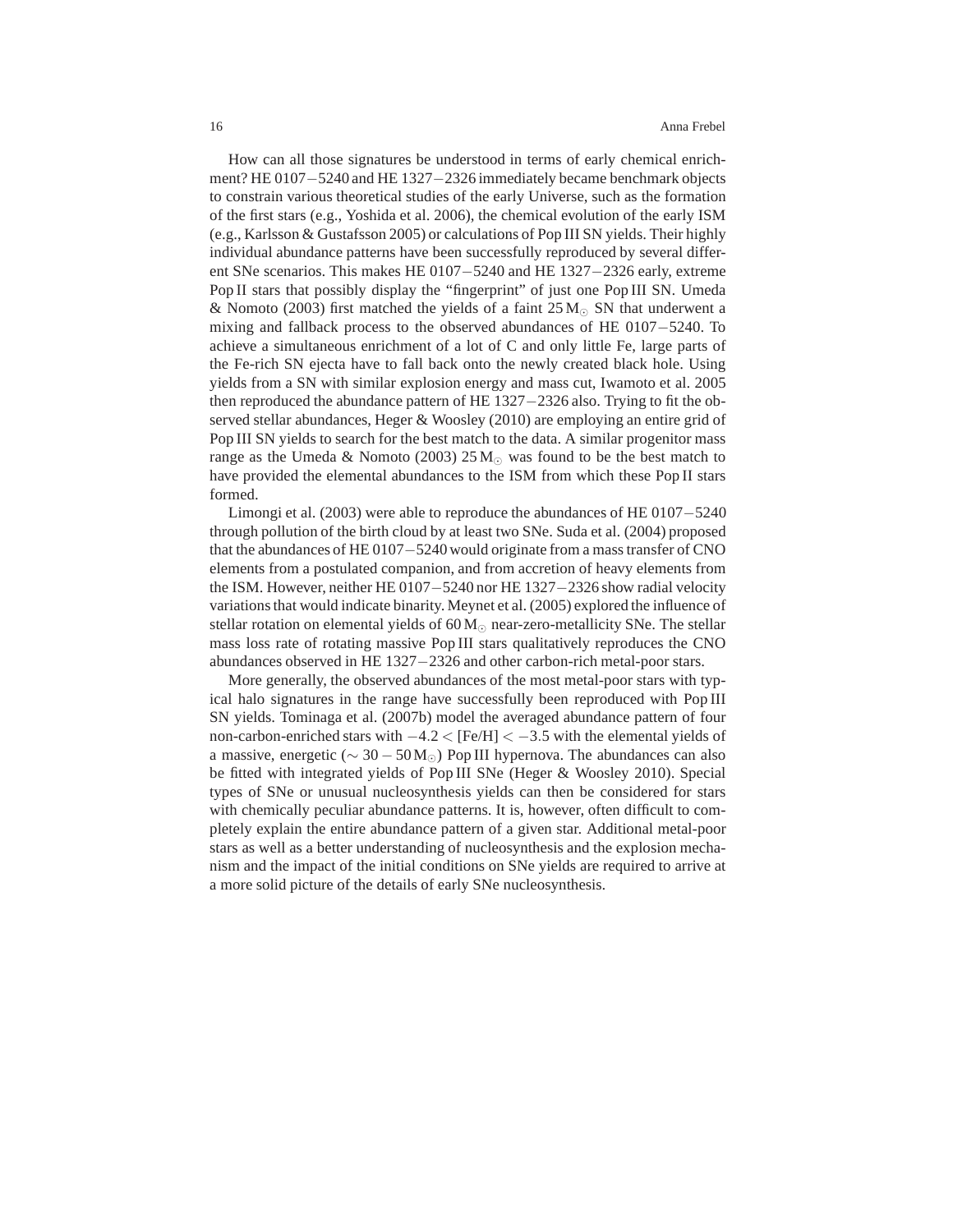#### **4 Dwarf Archaeology**

Simulations of the hierarchical assembly of galaxies within the cold dark matter (CDM) framework (Diemand et al. 2007; Springel 2005) show that the Milky Way halo was successively built up from small dark matter substructures, often referred to as galactic building blocks, as long ago suggested by Searle & Zinn (1978). Figure [7](#page-17-0) shows the substructure around the six simulated, high-resolution "Aquarius" halos at  $z = 0$  (Springel et al. 2008; Lunnan et al. 2011). The satellites around the main halos are clearly visible – these are smaller halos that survived the violent accretion process until today.<sup>[6](#page-16-0)</sup> They can be regarded as the counterparts to today's satellite population of the Milky Way.

However, these simulations generally only include dark matter, and it remains unclear to what extent small dark halos contain luminous matter in the form of stars and gas. This question is particularly important with respect to the so-called "missing-satellite" problem which reflects the mismatch of the number of observed dwarf galaxies surrounding the Milky with the predicted number of substructures for a Milky Way-like halo. Studying the onset of star formation and associated chemical evolution in dwarf galaxies thus provides some of the currently missing information for our understanding of how the observed properties of small satellites relate to the (dark matter) substructures that build up larger galaxies. Thus, the study of the entire stellar population of a dwarf galaxy for the purpose of inferring details about the nature and origin of the first galaxies and early galaxy assembly is termed "dwarf archaeology".

# *4.1 Chemical Evolution of Dwarf Galaxies*

The connection between the surviving dwarfs and those that dissolved to form the halo can partially be addressed by examining in detail the stellar chemical compositions of present-day dwarf galaxies. Establishing detailed chemical histories of these systems can provide constraints on their dominant chemical enrichment events and timescales. From such information, conclusions about the formation process of the Milky Way can be derive. Specifically, detailed knowledge of the most metalpoor stars in a given system allow insight into its earliest phases of star formation before the effects of internal chemical evolution were imprinted in stars born later with higher metallicity. Despite the fact that dwarf galaxies are regarded as "simple" systems, many of them show extended star formation histories with similar, albeit slower, chemical evolution to the Milky Way (for further details on this topic the reader is referred to the recent reviews by Tolstoy et al. 2009 and Koch 2009). Altogether, they are old, gas-less systems, and a tight correlation between the average metallicity and systemic luminosity.

<span id="page-16-0"></span><sup>&</sup>lt;sup>6</sup> In this simulation, prescriptions for the population of dark halos with luminous matter have already been applied. See Lunnan et al. (2011) for further details and references therein.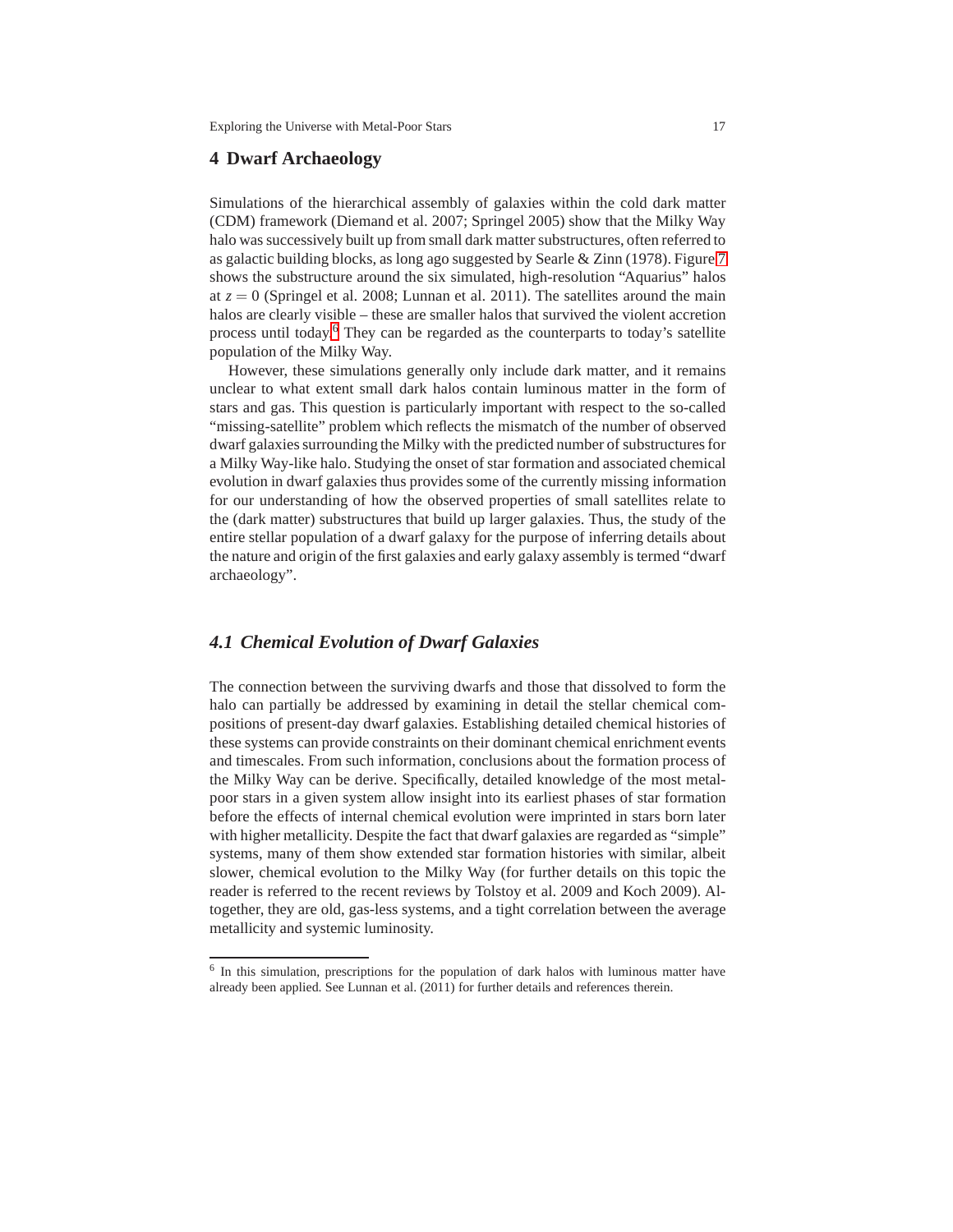

<span id="page-17-0"></span>**Fig. 7** Projected spatial distribution of surviving substructure, as well as accreted material that forms a stellar halo, in the six Aquarius simulations. The scale is in kpc. Figure taken from Lunnan et al. (2011).

Kirby et al. (2008) extended the metallicity-luminosity relationship to the ultrafaint ( $L < 10^5 L_{\odot}$ ; discovered in the Sloan Digital Sky Survey; SDSS) dwarfs. They also showed that the lowest luminosity dwarfs have very low average metallicities (down to  $\langle$  [Fe/H] > $\sim$  -2.6), with several systems having values lower than those of the most metal-poor globular clusters. Many individual stars even have [Fe/H] <  $-3$ , while interestingly, no stars with  $[Fe/H] > -1.0$  are found. The combined MDF of all the ultra-faint dwarfs extends down to [Fe/H]  $\sim$  -3.8, and the shape appears similar to that of the Milky Way halo (for the low-metallicity tail, that is), although perhaps with a slightly larger relative fraction towards the most metal-poor stars. Thus, it is not surprising that the ultra-faint dwarf galaxies contain a relatively many of extremely metal-poor stars, with large internal [Fe/H] abundance spreads of up to 3 dex. These spreads were first found in lower spectral resolution data (e.g., Simon & Geha 2007; Norris et al. 2008) and later confirmed with high-resolution follow-up of individual stars. At the same time, it became apparent that ∼ 30% of the known stars with  $[Fe/H] < -3.5$  are now found in dwarf galaxies. Segue 1, the most metalpoor system, contains ∼ 15% alone (Frebel et al. in prep.).

Such high-resolution spectra are needed for a full chemical abundance analysis. Given the faint magnitude of stars in dwarf galaxies, these data are difficult to acquire, but good progress has been made over the past few years. In fact, most stars with  $V < 19.2$  available in the ultra-faint dwarfs have now been observed this way.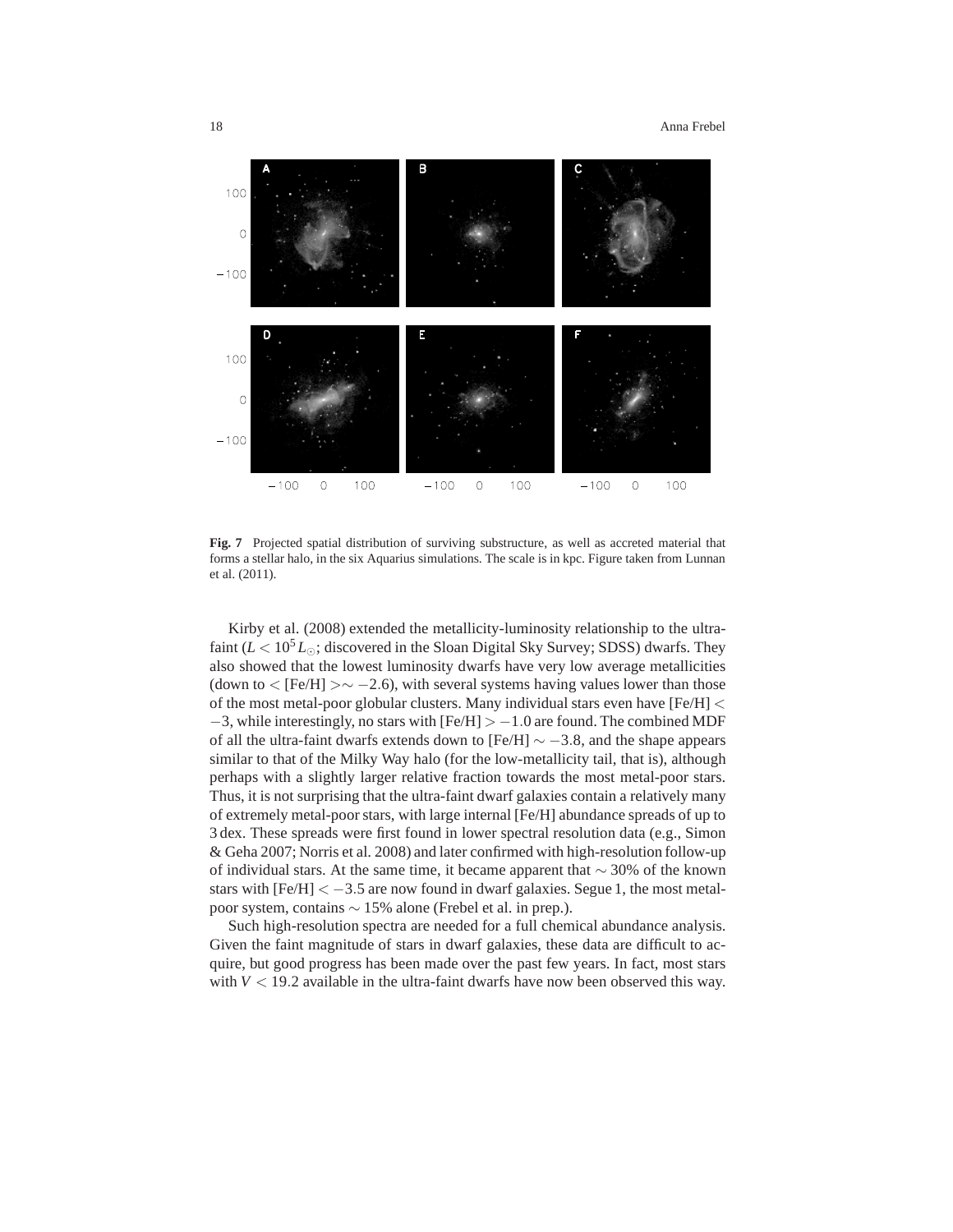More ultra-faint dwarfs are expected to be found soon in surveys such as Pan-Starrs, Skymapper and LSST, thus providing new targets that can again be observed with high-resolution on current 6-10 m telescopes.

Generally, these kinds of data enable measurements of chemical abundances and upper limits of 10-15 elements for a given star. For example, the three brightest stars in each of Ursa Major II (UMa II) and Coma Berenices (ComBer) and two stars in Hercules are the first stars in the ultra-faint dwarf galaxies to have been observed with high-resolution spectroscopy. Two of them (in UMa II) are also the first known extremely metal-poor stars which are not members of the halo field population. Details on the observations and analysis techniques are given in Frebel et al. (2010a) and Koch et al. (2008). For the UMa II and ComBer stars, chemical abundances and upper limits of up to 26 elements were determined for each star. The abundance results demonstrate that the evolution of the elements in the ultra-faint dwarfs is very similar to that of the Milky Way, and likely dominated by massive stars. The  $\alpha$ -elements in these two ultra-faint dwarf stars are overabundant, showing the halo-typical core-collapse SNe signature (see Figure [4\)](#page-11-0).

The neutron-capture abundances are extremely low in the ultra-faint dwarf stars (see green (large shaded) circles in Figure [6\)](#page-13-0). The observed Sr and Ba values are up to two orders of magnitude below the abundances found in typical MW halo stars with similar Fe content. However, a very large spread (up to 3 dex) in these elements is found among halo stars themselves. The large depletions in the dwarf galaxy stars are thus not inconsistent with the halo data since similarly low values are found in numerous objects. Interestingly though, the low neutron-capture abundances may represent a typical signature of stars in dwarf galaxies. Similarly low values are also found in Hercules (Koch et al. 2008) and Draco (Fulbright et al. 2004) despite their sometimes relatively high Fe values of  $[Fe/H] \sim -2.0$  (in Hercules).

By applying improved search techniques also to the more luminous dwarf galaxies, the first extremely metal-poor star in a classical dwarfs Sculptor was recently discovered (in a sample of 380 stars; Kirby et al. 2009). The metallicity of [Fe/H]  $\sim$ −3.8 was confirmed from a high-resolution spectrum taken with Magellan/MIKE (Frebel et al. 2010b). Only nine stars in the halo have even lower Fe abundances than this object. Shortly afterwards, Tafelmeyer et al. (2010) presented additional, similarly metal-poor stars in Sculptor, and also Fornax. These discoveries show that such low-metallicity stars are indeed present in the more luminous dwarfs (see also Starkenburg et al. 2010), contrary to earlier claims.

The new stars underpin that metallicity spreads of  $\sim$  3 dex or more are present in many classical dwarfs. The chemical abundances obtained from the high-resolution spectrum reveal a similar picture to what has been found in the ultra-faint dwarf stars. For example, the Sculptor star at  $[Fe/H] \sim -3.8$ , also has a remarkably similar chemical make-up compared to that of the Milky Way halo at the lowest metallicities. This is in contrast to what is found at higher metallicities in these brighter dwarfs. As can be seen in Figure [4](#page-11-0) (red (small shaded) circles), those stars have lower stellar  $\alpha$ -abundance ratios than comparable halo stars, indicating different enrichment mechanisms and timescales in these gas-poor systems (e.g., Shetrone et al. 2003; Geisler et al. 2005).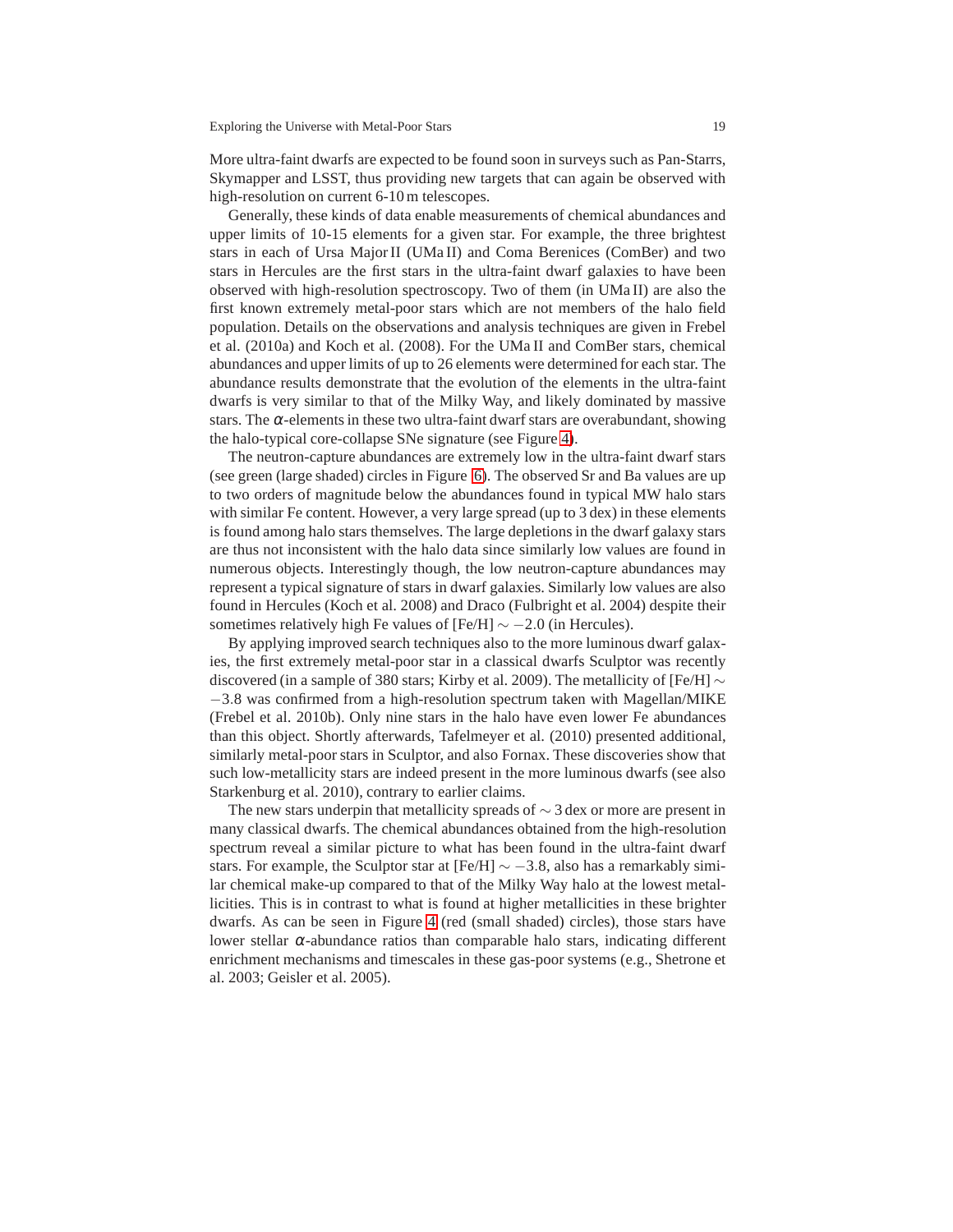

**Fig. 8** Current status of available high-resolution spectroscopy of stars in the ultra-faint dwarf galaxies. Many stars have  $[Fe/H] < -3.0$  Large circles indicate extensive abundances studies of many elements, whereas smaller circles refer to studies of only a few elements. Data from Koch et al. (2008), Feltzing et al. (2009), Frebel et al. (2010a), Simon et al. (2010), Norris (2010b), Norris et al. (2010a) and Frebel et al. (2011, in prep.)

# <span id="page-19-0"></span>*4.2 Individual Pop III Enrichments?*

The large number of extremely metal-poor stars in the faintest dwarf galaxies is very surprising given the very limited total stellar material in these systems with  $L_{tot} \lesssim 10^5 L_{\odot}$ . This represents an opportunity to study the environment of a lowmetallicity galaxy which should have hosted only a few SNe. Consequently, signs of individual, stochastic enrichment events may be preserved in the metal-poor stars.

Enrichment by a single  $13 M_{\odot}$  has been suggested for the Hercules dwarf  $(L \sim 10^5 L_{\odot})$ , based on the chemical abundances of two stars with [Fe/H]  $\sim -2.0$ and unusually low levels of Ba (Koch et al. 2008). With its low luminosity of  $(L_V = 14,000L_0)$  and low metallicity, Simon et al. (2010) determined that Leo IV contains only 0.042 M<sub>☉</sub> of Fe (assuming a stellar mass-to-light ratio of 1 M<sub>☉</sub>/L<sub>☉</sub>). Canonical SN nucleosynthesis yield calculations predict a maximum Fe yield of ∼ 0.1*M*<sup>⊙</sup> (e.g. Heger & Woosley 2010). The total Fe amount in Leo IV, and by extension that of all the other observed elements, could thus stem from a single star that exploded soon after the system formed. The star forming gas cloud at that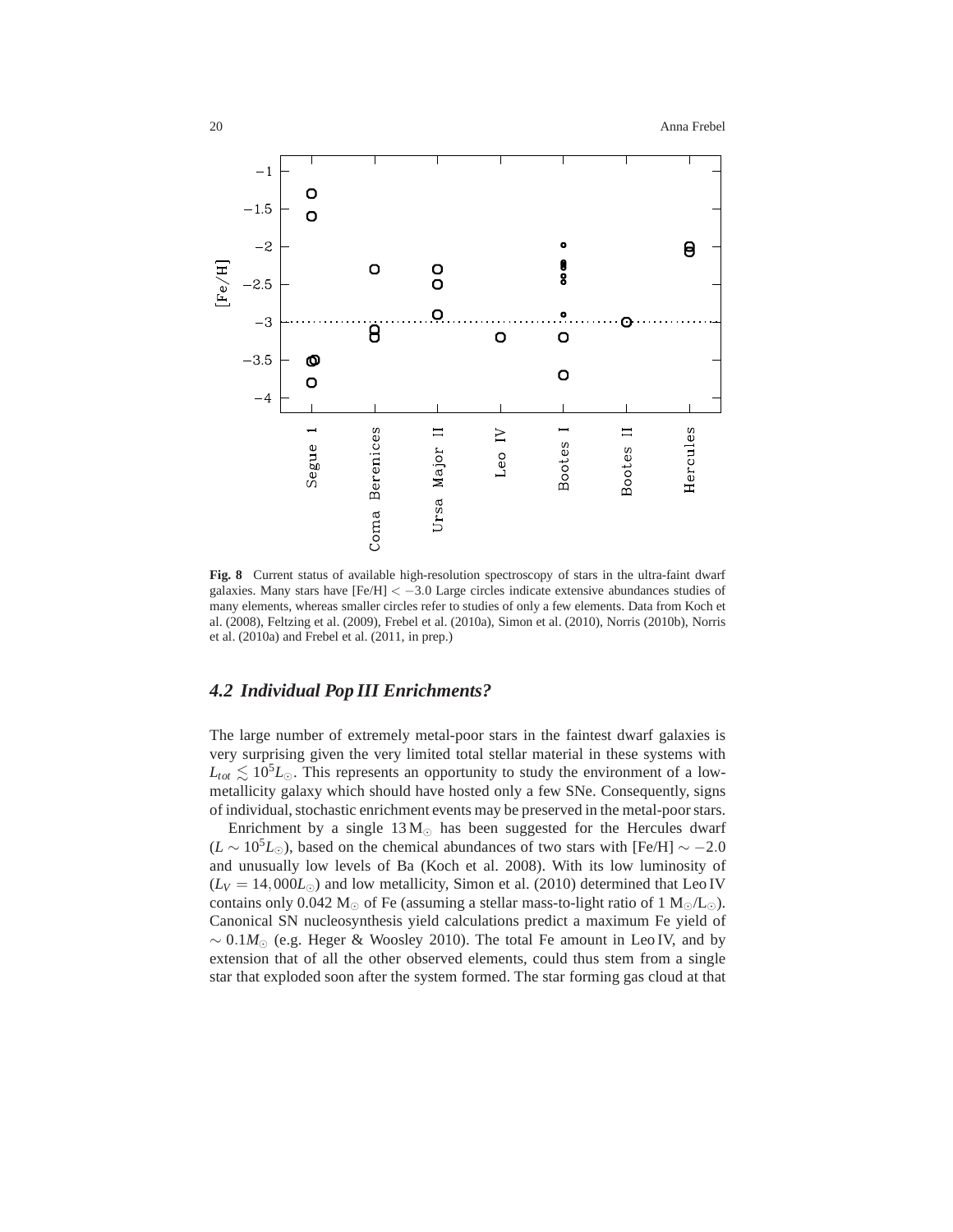

<span id="page-20-0"></span>**Fig. 9** Chemical abundance comparison of Galactic halo stars (open circles, from Cayrel et al. 2004) and stars in the ultra-faint dwarfs (asterisks: Ursa Major II, filled squares: Coma Berenices, diamonds: Segue 1, Bootes I and Leo IV). The abundances generally agree very well, suggesting a similar enrichment history of the gas from which all these stars formed. Based on Figure 20 from Frebel & Norris (2011).

time must have been only ∼ 40,000*M*⊙. Given that the chemical abundances of the brightest star that is accessible to high-resolution spectroscopic studies, resemble those of metal-poor halo stars, it was suggested that indeed a single Pop III star was responsible for Leo IV's enrichment. Various SN nucleosynthesis models invoking different progenitor masses and explosion energies (e.g., Tominaga et al. 2007b; Heger & Woosley 2010) have shown that the typical halo abundance signature can be explained this way.

Alternatively, given the shallow potential of these kinds of systems, several SNe could have contributed to the enrichment, but part of the enriched gas was soon lost (e.g., through stellar winds or SN explosions). Future observations of stars in ultra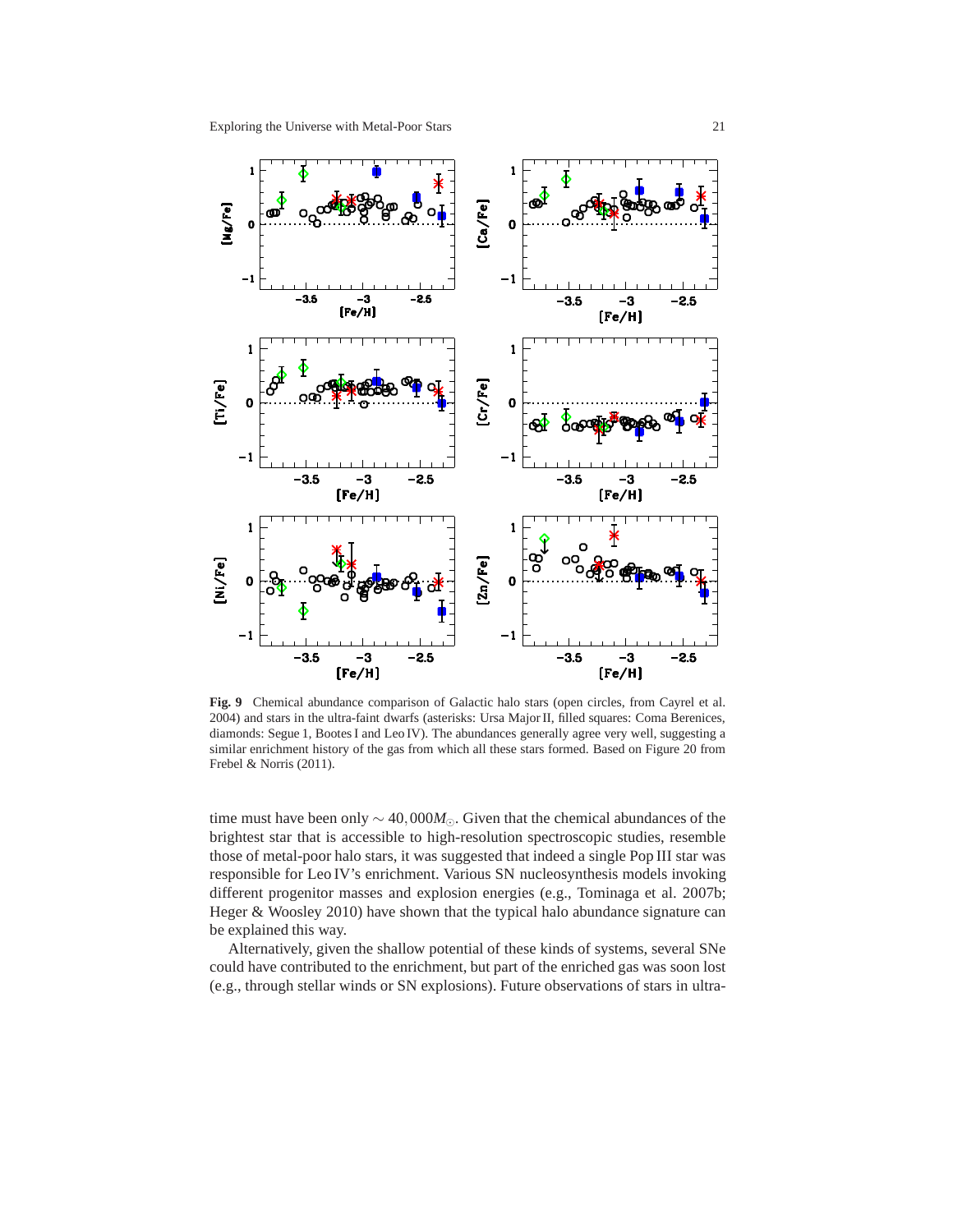faint dwarfs will provide more detailed insight. Nevertheless, the currently available data already suggest that these systems played an important role for our understanding of the first stars and chemical enrichment events that shaped the nature of these relatively small, early systems.

### *4.3 Are the faintest dwarf satellites surviving first galaxies?*

Given that the ultra-faint dwarf galaxies are the most metal-poor objects we know of today, they are ideal probes of the physical, chemical, and dynamical processes at work in the early universe. Since these systems have much simpler star formation histories than the halo of the Milky Way, their stellar populations should preserve the fossil record of the first supernova (SN) explosions in their long-lived, lowmass stars (see also Section [4.2\)](#page-19-0). Hence, the metal-poor stars in the ultra-faint dwarf galaxies should be used to empirically constrain the formation process of the first galaxies, and early galaxy assembly more generally.

Guided by recent hydrodynamical cosmological "ab-initio"simulations (Greif et al. 2008; Greif et al. 2010) of first galaxy formation, Frebel & Bromm (2011) developed a set of stellar abundance signatures that characterizes the nucleosynthetic history of such an early system if it was observed in the present-day universe. In particular, the simulations suggest that a first galaxy can be regarded a chemical "one-shot" event, where only one (long-lived) stellar generation forms after the first, Population III, SN explosions. The system would thus be dominated by an  $\alpha$  Fe] enrichment due to enrichment by massive stars as seen in the halo at low metallicity. With no stars present displaying an erstwhile enrichment by AGB stars of SN Ia, the  $\alpha$ -enhancement would also be present in stars with higher metallicities ( $[Fe/H] > -1.5$ ). These criteria thus constrain the strength of negative feedback effects inside the first galaxies.

A comparison of the abundances of about a dozen stars in the ultra-faint dwarfs with this one-shot criterion indicates that some of these faintest satellites could be surviving first galaxies. Several systems (Ursa Major II, and also Coma Berenices, Bootes I, Leo IV, Segue 1) largely fulfill the requirements (most notably the high  $\alpha$ /Fe ratios), indicating that their high-redshift predecessors did experience strong feedback effects that shut off star formation soon after the formation of the system. More observations are needed to firm up these initial conclusions, and also additional simulations of early metal mixing, turbulence and the extend of feedback in early, assembling galaxies. This will provide clues to the connection of the first galaxies, the surviving, metal-poor dwarf galaxies, and the building blocks of the Milky Way.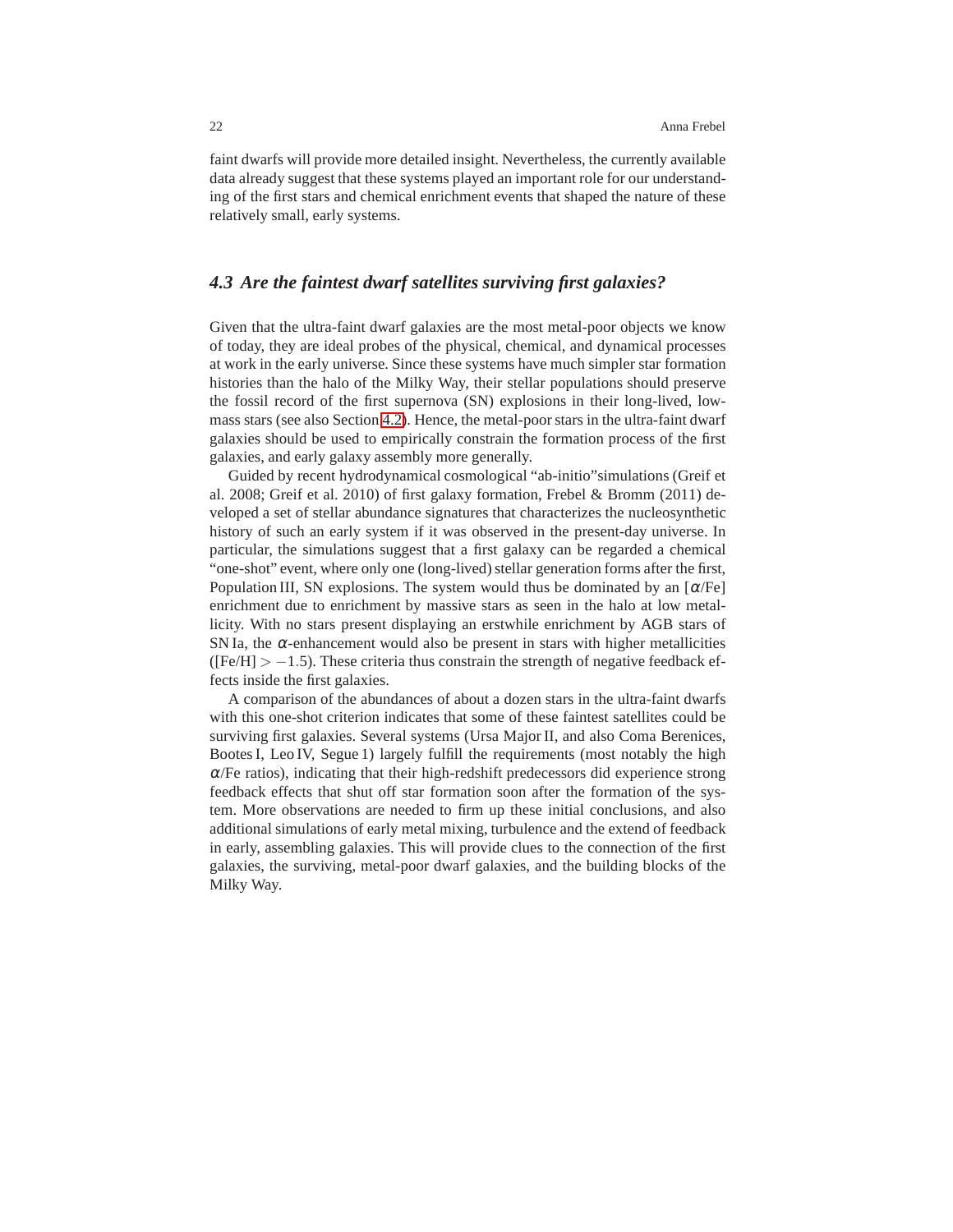#### **5 Near-field cosmology**

A long-standing problem, originally noted by e.g. Moore et al. (1999) and Klypin et al. (1999), is that the observed number of Milky Way satellites appears to be significantly lower than the number of dark matter substructures expected based on the CDM theory (the so-called "missing satellite problem"). This calls into question the validity of the CDM picture on the scales of individual galaxies. Many ideas have been proposed to reconcile the theory with the observations, including the possibility that the dark matter may instead be dynamically "warm", rather than cold (achieved by making the individual dark matter particles less massive). Another class of models proposes instead that effects related to feedback from baryonic processes or heating by cosmic radiation fields may inhibit star formation in dark matter halos of sufficiently low mass, rendering them invisible. Either way, a definitive solution to the missing satellite problem will inform our theories of the nature of the dark matter and the assembly of galaxies.

Progress has been made through detailed studies of different types of dwarf galaxies (ultra-faint, classical dwarf spheroidal, more massive dwarfs such as the Magellanic Clouds) which orbit the Milky Way. Extensive photometric and spectroscopic data of these satellites, paired with the discovery of stellar streams in the Galactic halo arising from past and even ongoing mergers of the massive host with smaller galaxies, have revealed much about the complex nature of the life and times of dwarf galaxies and their role in shaping their parent galaxy. Figure [10](#page-23-0) shows a number of streams that are currently present on the stellar halo of the Milky Way due to past accretion events.

Nevertheless it is surprising that the Milky Way overall has so few satellite galaxies when its sister galaxy Andromeda appears to have a significantly larger population signaling a potentially very different assembly history. By learning about the Galaxy and its assembly, as well as pushing for large-scale simulations to address cosmic variance and where the Milky Way really fits within the zoo of galaxies, we will soon be able to quantify the host of observations that suggest the unique nature of our Galaxy.

# *5.1 Did the stellar halo form from accreted dwarf galaxies?*

The overarching questions of near-field cosmology concern the nature of the "building blocks" of large galaxies, and to what extent dwarf galaxies play a role in the assembly of old stellar halos. This comes at a time when in particular the population of Milky Way ultra-faint dwarf galaxies have been shown to be extremely metaldeficient systems that host ∼ 30% of the known most metal-poor stars. Moreover, they extend the metallicity-luminosity relationship of the classical dwarfs down to *L*<sub>tot</sub> ∼ 10<sup>3</sup> *L*<sub>⊙</sub> (see Kirby et al. 2008 for more details). Future observations will reveal how far this relationship can be extended.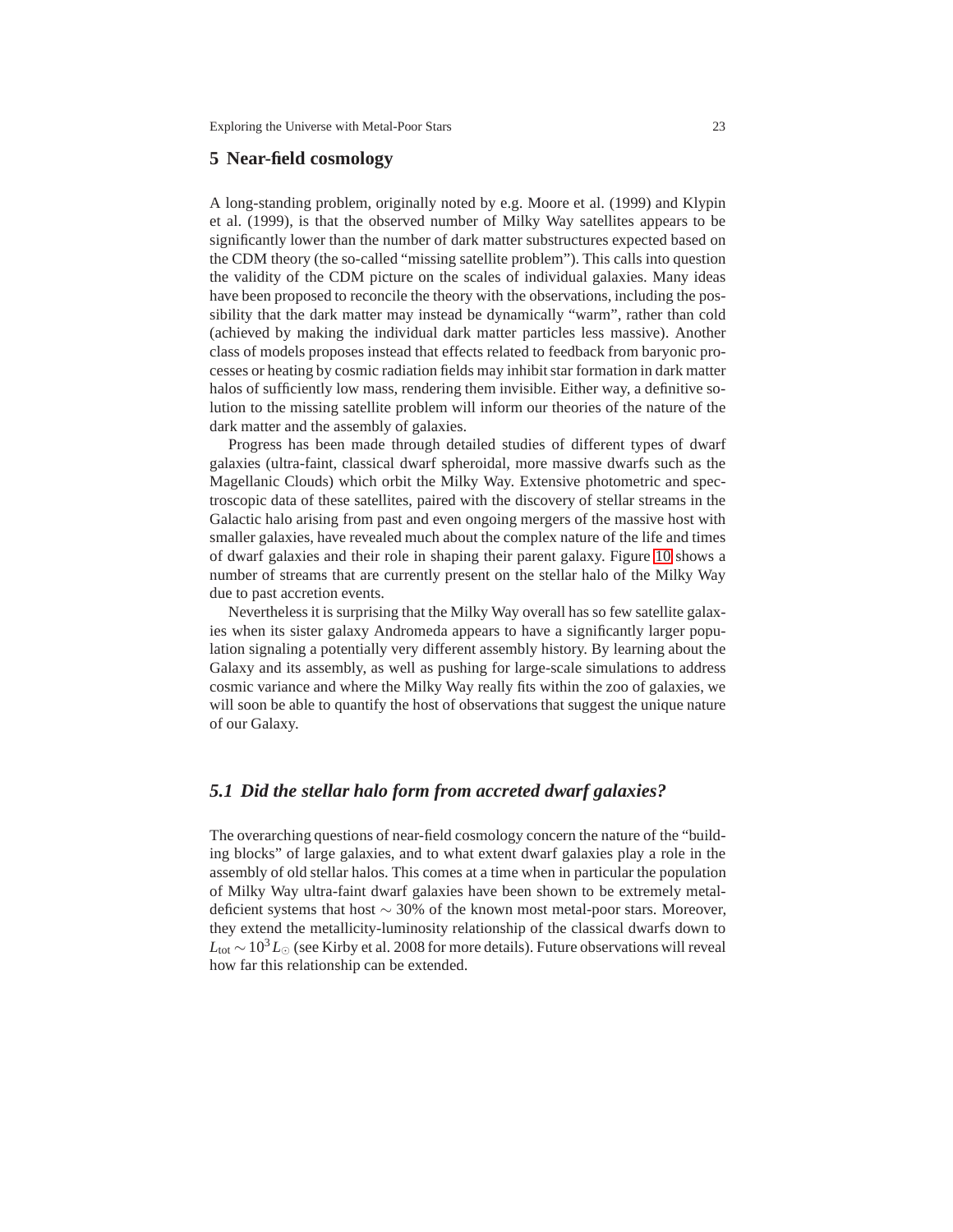

<span id="page-23-0"></span>**Fig. 10** Field of Streams: A map of stars in the outer regions of the Milky Way Galaxy, shown in a Mercator-like projection. The color indicates the distance of the stars, while the intensity indicates the density of stars on the sky. Structures visible in this map include streams of stars torn from the Sagittarius dwarf galaxy, a smaller "orphan" stream crossing the Sagittarius stream, the "Monoceros Ring" that encircles the Milky Way disk, trails of stars being stripped from the globular cluster Palomar 5, and excesses of stars found towards the constellations Virgo and Hercules. Circles enclose new Milky Way companions discovered by the SDSS; two of these are faint globular star clusters, while the others are faint dwarf galaxies. Image credit: V. Belokurov and the Sloan Digital Sky Survey.

If the old, metal-poor halo was indeed assembled from dwarf galaxies, the metallicities of stars in dwarf galaxies must reach values as low as (or lower) what is currently found in the Galactic halo population. Moreover, the abundance ratio of those low-metallicity stars must be roughly equal to those of equivalent stars in the halo.

Earlier works missed finding extremely metal-poor stars in the classical dwarfs, which posed a significantly problem to the idea of an accreted halo through systems similar to the surviving dwarfs. However, it has now been shown that this claim stems merely from biases in earlier search techniques (Cohen et al. 2009; Kirby et al. 2008a; Starkenburg et al. 2010; Kirby et al. 2010). With improved methods for identifying the lowest-metallicity objects, extremely metal-poor stars have already been identified in several dwarf galaxies (Kirby et al. 2008; Geha et al. 2009; Frebel et al. 2010b; Tafelmeyer et al. 2010). The higher-metallicity stars in the classical dwarfs all have abundance ratios different from comparable halo stars. Most strikingly, the  $\alpha$ -element abundances are not enhanced, which must be due to the onset on SN Ia enrichment at a time when the overall chemical evolution of these small systems was less evolved than the halo. It also reflects that any of these stars are the product of the galaxy's own chemical evolution that has nothing in common with that of the Milky Way. However, there is increasing evidence that a transition to more halo-typical abundance ratios may take place around a metallicity of  $[Fe/H] = -3.0$  (Cohen et al. 2009; Aoki et al. 2009) in these dwarfs. This means that if the halo formed from accreted satellites, any systems like the classical dwarfs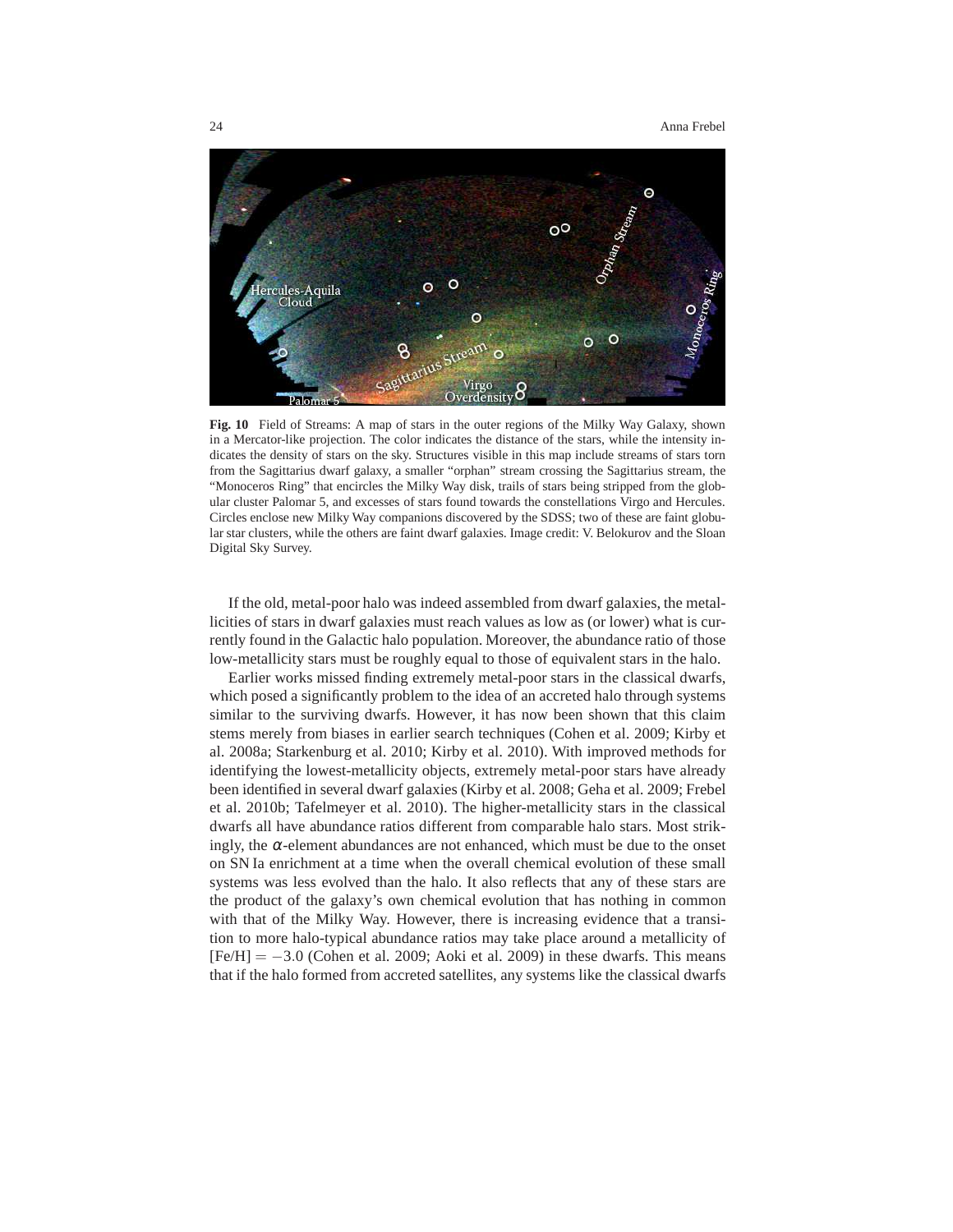must have been accreted at a relatively early time when the chemical evolution had not much progressed. Given that the dwarfs we observe today were not accreted, they kept forming stars and continued chemical evolution until they lost all their gas.

Due to their simple nature, the ultra-faint systems are expected to retain signatures of the earliest stages of chemical enrichment in their stellar populations. If the halo was assembled from early analogs of the surviving dwarfs, most of the metal-poor halo stars should have been deposited there during late-time accretion events (Frebel et al. 2010a; Simon et al. 2010; Font et al. 2006). Indeed the chemical abundances of individual stars in the faintest galaxies suggest a close connection to equivalent, extremely metal-poor halo stars in the Galaxy.

The recent high-resolution studies (Feltzing et al. 2009; Frebel et al. 2010a; Norris et al. 2010a,2010b; Simon et al. 2010) provide evidence that the abundance patterns of light elements  $(Z < 30)$  in these dwarfs are remarkably similar to the Milky Way halo, even for stars with  $[Fe/H] > -3.0$ . this is illustrated in Figure [9](#page-20-0) which shows a very detailed comparison between halo and ultra-faint dwarf galaxy stars. The similarity between the data sets is clearly seen. However, given the limited number of stars it is still unclear up to what metallicity the halo-typical abundances are found in these systems. There are indications that the chemical evolution in the ultra-faint dwarfs may have been very inhomogeneous, and also, that a number of stars show strong carbon-enhancement (Norris et al. 2010a). Taken altogether, these features are found among the lowest metallicity halo stars, making a plausible case for an accretion-built halo, at least for stars with  $[Fe/H] < -2.5$ .

These observational results about the halo assembly are broadly consistent with the predictions of CDM cosmological models (e.g. Robertson et al. 2005; Johnston et al. 2008). While the majority of the mass that formed the inner part of the stellar halo (at  $[Fe/H] \sim -1.2$  to  $-1.6$ ) was provided at early times by much larger systems such as the Magellanic Clouds, the outer halo assembled at later times. In fact, as shown in Figure 9, it is still assembling today, with ongoing accretion event leading to a variety of streams and substructure. The similarity of the chemical abundances, suggesting the same chemical enrichment history in these stars prior to their formation, make it plausible to assume that the ultra-faint dwarf galaxies contributed (some) individual metal-poor stars to the Galaxy. These stars are now found primarily in the outer Galactic halo.

However, these systems may not have been sufficiently numerous to account for the entire metal-poor end of the Fe metallicity distribution of the Milky Way halo. Since the classical dSphs have more stellar mass and have been shown to also contain at least some of the most metal-poor stars (e.g., Kirby et al. 2009; Frebel et al. 2010b), they could have been a major source of the lowest-metallicity halo stars. Additional observations of more extremely metal-poor stars in the various dwarf galaxies are highly desirable in the quest to determine individual MDFs for each of these galaxies, and how those would compare with each other and that of the Milky Way.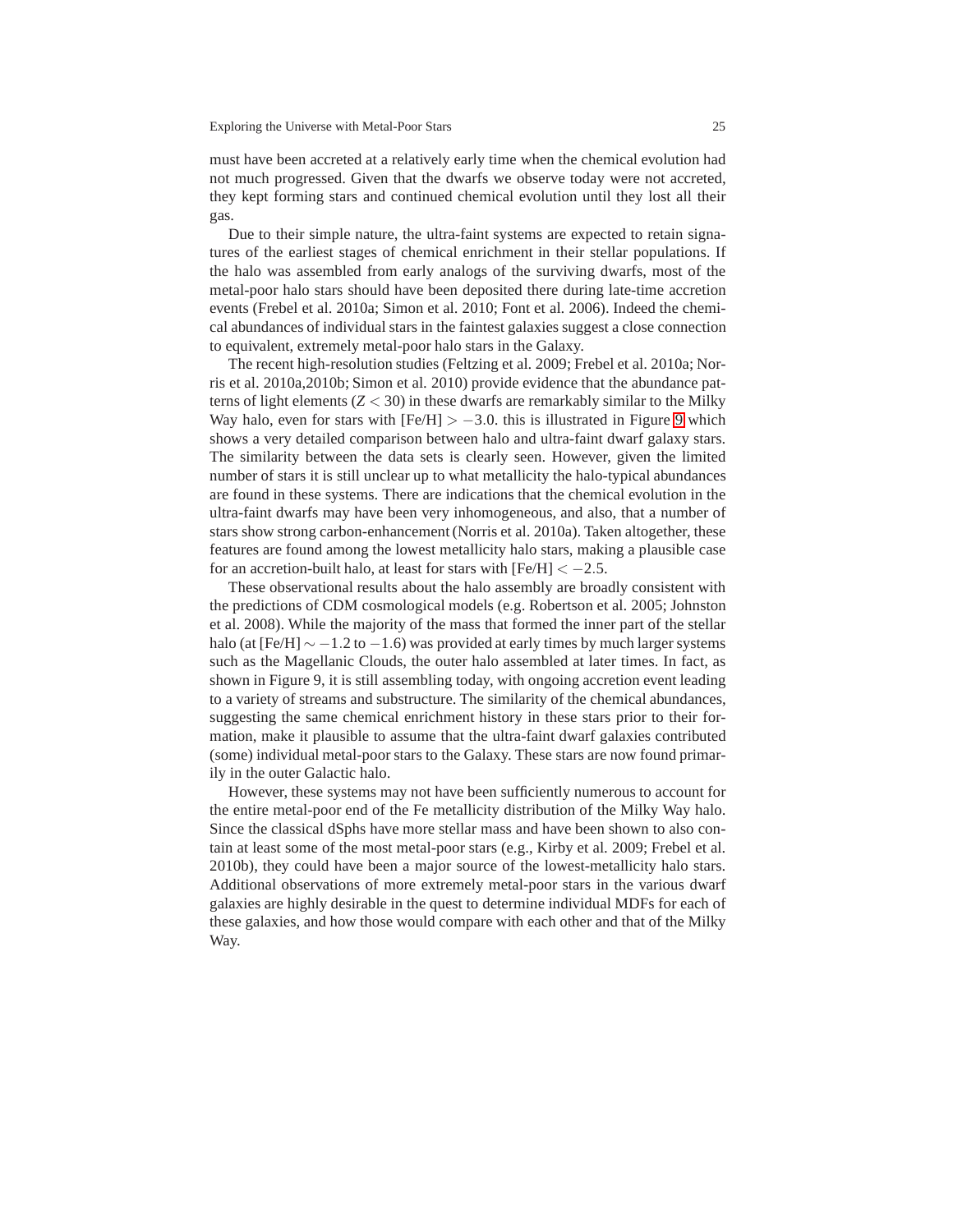### *5.2 Towards constraining the reionization history of the Milky Way*

Cosmological simulations of the growth of structure have shown that galaxy assembly proceeds hierarchically. The results of these studies have indicated a mismatch between the predicted number of low-mass, dark matter substructures and the actual observed number of satellite galaxies around the Milky Way; the "missing satellite problem". The underlying cause of this discrepancy can be investigated with cosmological simulations. By examining the impact of various physical processes on the evolution of faint galaxies, the nature of the surviving luminous satellites and their stellar content can be understood in more detail. An important question is this regard is which effects critically determine the number of small satellites hosting luminous matter throughout the build-up of a large galaxy, and whether there would be enough of them to form a metal-poor stellar halo of their host, similar to what is found for the Milky Way.

One explanation for the small number of faint satellites is that as the universe reionizes, the increased temperature of the IGM prevents the smallest halos from accreting and cooling gas, preventing further star formation. In this scenario, the nature and abundance of the faintest dwarf galaxies can in principle provide a constraint on the reionization history of the Milky Way (Munoz et al 2009, Busha et al. 2010, Lunnan et al. 2011). This is illustrated in Figure [11,](#page-26-0) which shows observed and predicted luminosity functions of dwarf galaxies for the six Milky Way-like halos from the Aquarius simulation, combined with four different reionization models. The dotted line shows the prediction with no reionization effects, clearly illustrating the "missing satellite" problem. This is the case for all six halos. The general haloto-halo scatter (factor of 2-3; see also Figure [7\)](#page-17-0), however, suggests that the missing satellite problem is in part due to cosmic variance. Moreover, taking the effects of reionization into account has a pronounced impact of just the faintest halos. While larger halos (equivalents to today's brighter dwarf galaxies) are relatively insensitive to a non-instantaneous reionization prescription, the number of surviving small galaxies changes significantly with the reionization model for different mean reionization redshift and Thompson optical depths still in agreement with the WMAP value (Komatsu et al. 2011).

Given these initial results, it appears promising to use the brighter end of the luminosity function to constrain the halo-to-halo scatter, while the faint end will enable to discriminate reionization histories. However, a solid understanding of how "normal" the Milky Way is and where falls within these halo-to-halo variations and will be required. Future simulations may be able to quantify the nature and being of the Galaxy with respect to the majority of other large galaxies. Knowing the substructure abundance of galaxy halos is critical for interpreting observations of the satellite populations of all large galaxies, including the Milky Way and Andromeda. Moreover, estimates would become possible of the stellar contribution to the halo as a function of halo mass and the associated merger and accretion history.

Altogether, the opportunity to constrain the reionization history of the Milky Way through a careful analyses of the faintest satellite population will help understanding the nature of these systems themselves. Knowing the fraction of surviving small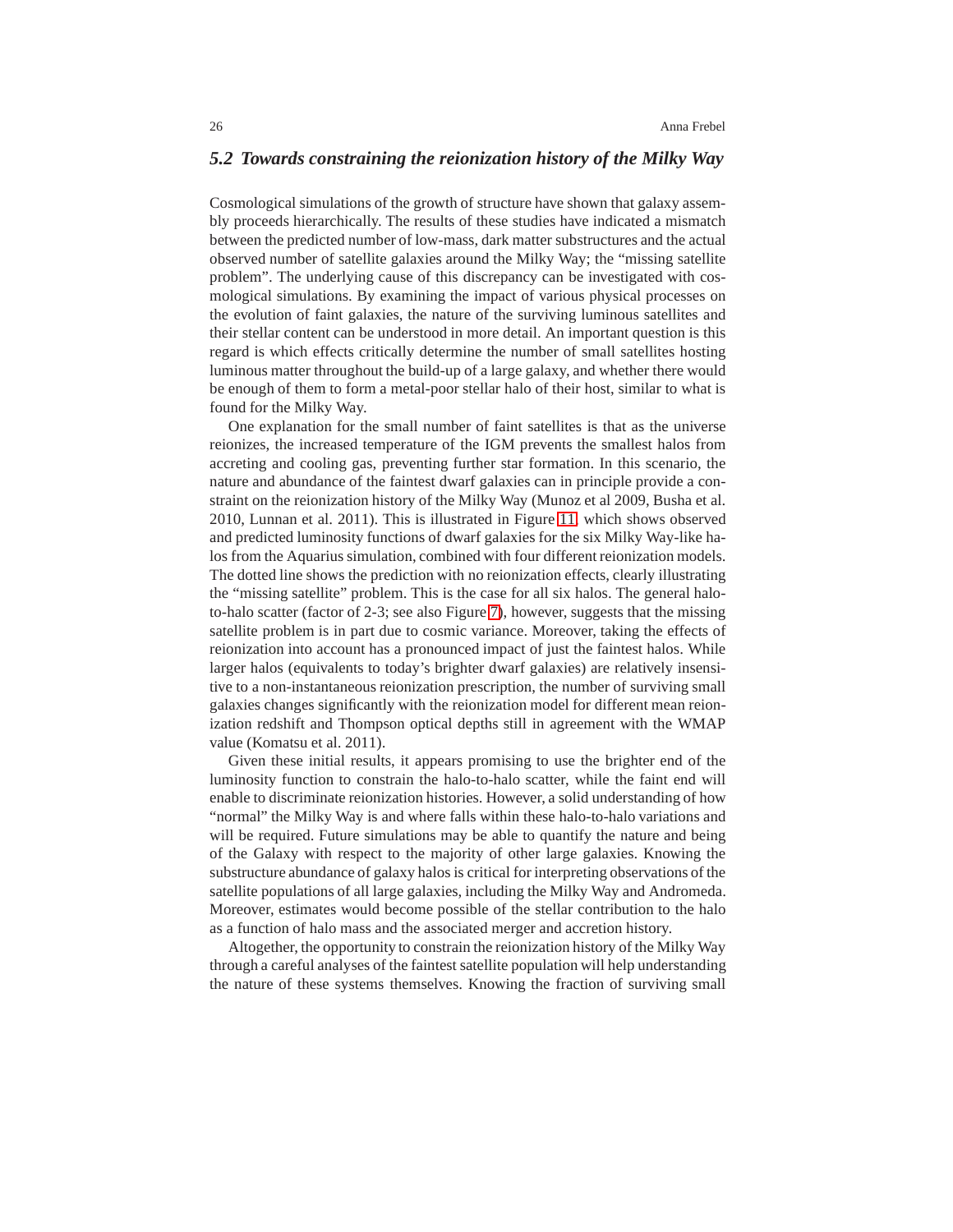

<span id="page-26-0"></span>**Fig. 11** Observed luminosity function of dwarf galaxies (black diamonds) in comparison with models employing four different physically motivated reionization histories for the six Aquarius halos. Note the scatter in the numbers of simulated satellites among the halos (factor of 2-3) as well as similar variations of the faint end caused by the different reionization histories. The dotted lines depict satellite population unaffected by reionization. From Lunnan et al. (2011).

halos with truly old stars that formed before reionization is of critical importance so it can be established that today's metal-poor stars indeed trace the earliest times and enrichment events. Using the cosmological simulations together with prescriptions for luminous matter, feedback processes and chemical evolution (e.g., Cooper et al. 2010) will shed more light on the cosmological origin of the most metal-poor stars. Stellar and dwarf archaeology meet near-field cosmology for exactly these kinds of questions, and only the combination of high-quality observations and powerful cosmological simulations will enable the progress that is required to understand the early star and galaxy formation and the evolution of our own Milky Way.

# **6 Outlook**

Old metal-poor stars have long been used to learn about the conditions of the early Universe. This includes the origin and evolution of the chemical elements, the relevant nucleosynthesis processes and sites and the overall chemical and dynamical history of the Galaxy. By extension, metal-poor stars provide constraints on the na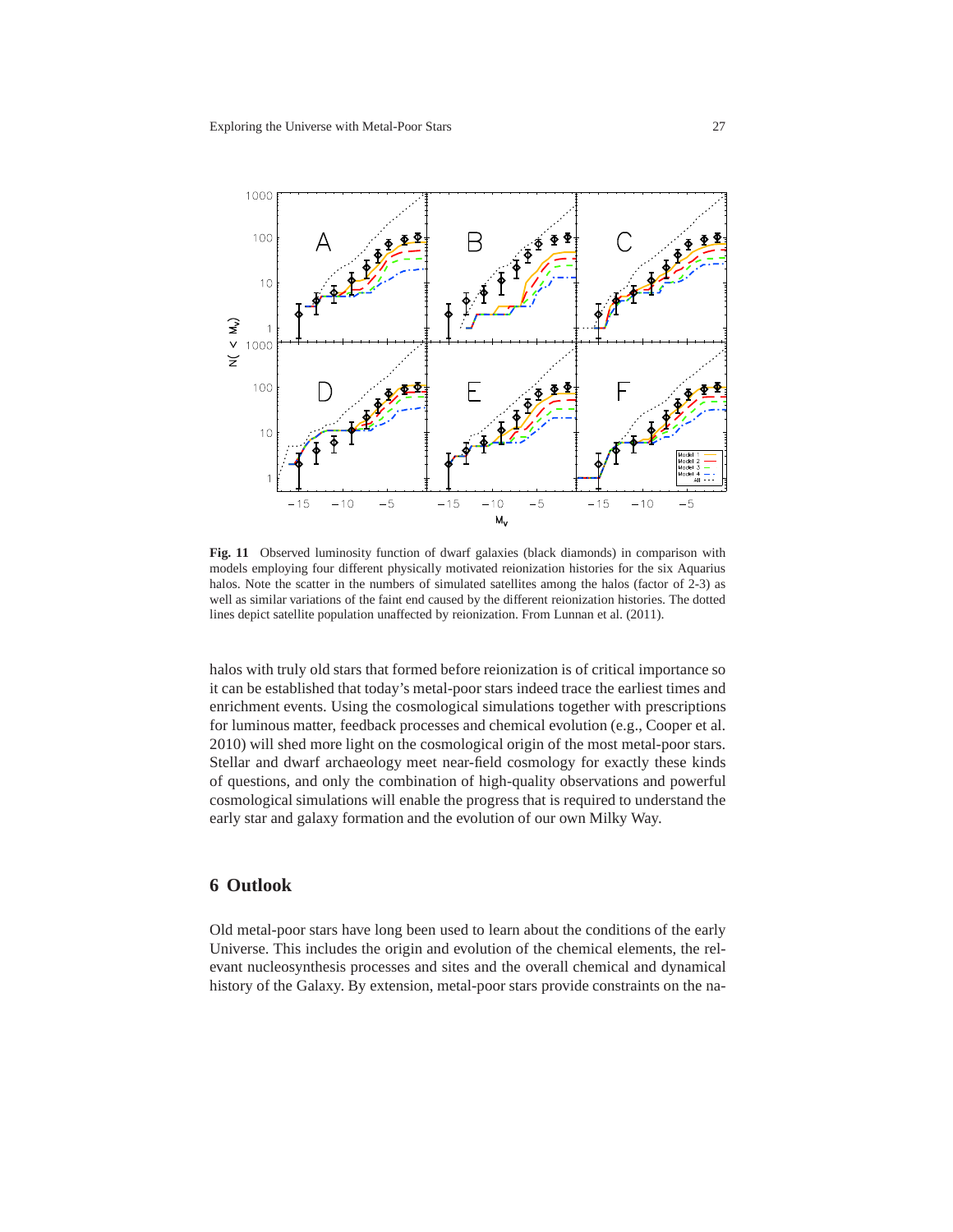ture of the first stars and their initial mass function, the chemical yields of first/early SNe, as well as early star and galaxy formation processes including the formation of the galactic halo.

Supported by these large-scale survey efforts, the field of near-field cosmology has been catapulted into an "excited state" because it constrains many astrophysical problems related to galaxy formation. It is thus very timely to extensively pursue research into the oldest stars and stellar populations in the dwarf galaxies. They not only enable us to study the history of galaxies with different masses and luminosities, but also facilitate an in-depth study of what role small(er) galaxies may have played in the build-up of the stellar halo.

# *6.1 Observational Challenges*

Finding more of the most metal-poor stars (e.g., stars with  $[Fe/H] < -5.0$ ) is of great importance for addressing the topics described in this chapter in more detail. However, as outlined these stars are extremely rare (Schörck et al. 2009) and difficult to find. The most promising way forward is to survey larger volumes further out in the Galactic halo. But how feasible is it to identify stars with even lower metallicities? Frebel et al. (2009) calculated the minimum observable Fe and Mg abundances in the Galaxy by combining the critical metallicity of  $\text{[C/H]}_{min} = -3.5$ (the criterion for the formation of the first low-mass stars by Bromm & Loeb (2003) with the maximum carbon-to-iron ratio found in any metal-poor star. The resulting minimum Fe value is  $[Fe/H]_{min} = -7.3$ . Analogously, the minimum Mg value is  $[Mg/H]_{min} = -5.5$ . If  $[CH]_{min}$  was lower, e.g.,  $[CH]_{min} = -4.5$ , as suggested by recent dust cooling computations, the minimum observable Fe and Mg abundances would accordingly be lower. Spectrum synthesis calculations suggest these low abundance levels are indeed measurable from each of the strongest Fe and Mg lines in suitably cool metal-deficient giants.

Future surveys such as Skymapper (Keller et al. 2007) and LAMOST will provide an abundance of new metal-poor candidates as well as new, faint dwarf galaxies. By accessing such stars in the outer Galactic halo and dwarf galaxies we will be able to gain a more complete census of the chemical and dynamical history of our own Galaxy. Since the lowest metallicity stars are expected to be in the outer halo (e.g., Carollo et al. 2011), their corresponding kinematic properties may prevent them from accreting too much enriched material from the ISM during their lives so that their surface composition would not be altered (i.e., increased; Frebel et al. 2009). Hence, selecting for the most metal-poor candidates will increasingly rely on our ability to combine chemical abundances with kinematic information. Future missions such as GAIA will provide accurate proper motions for many object that currently have no kinematic information available, including for most of the currently known metal-poor giants.

However, many, if not most, of these future metal-poor candidates will be too faint to be followed up with the high-resolution spectroscopy necessary for detailed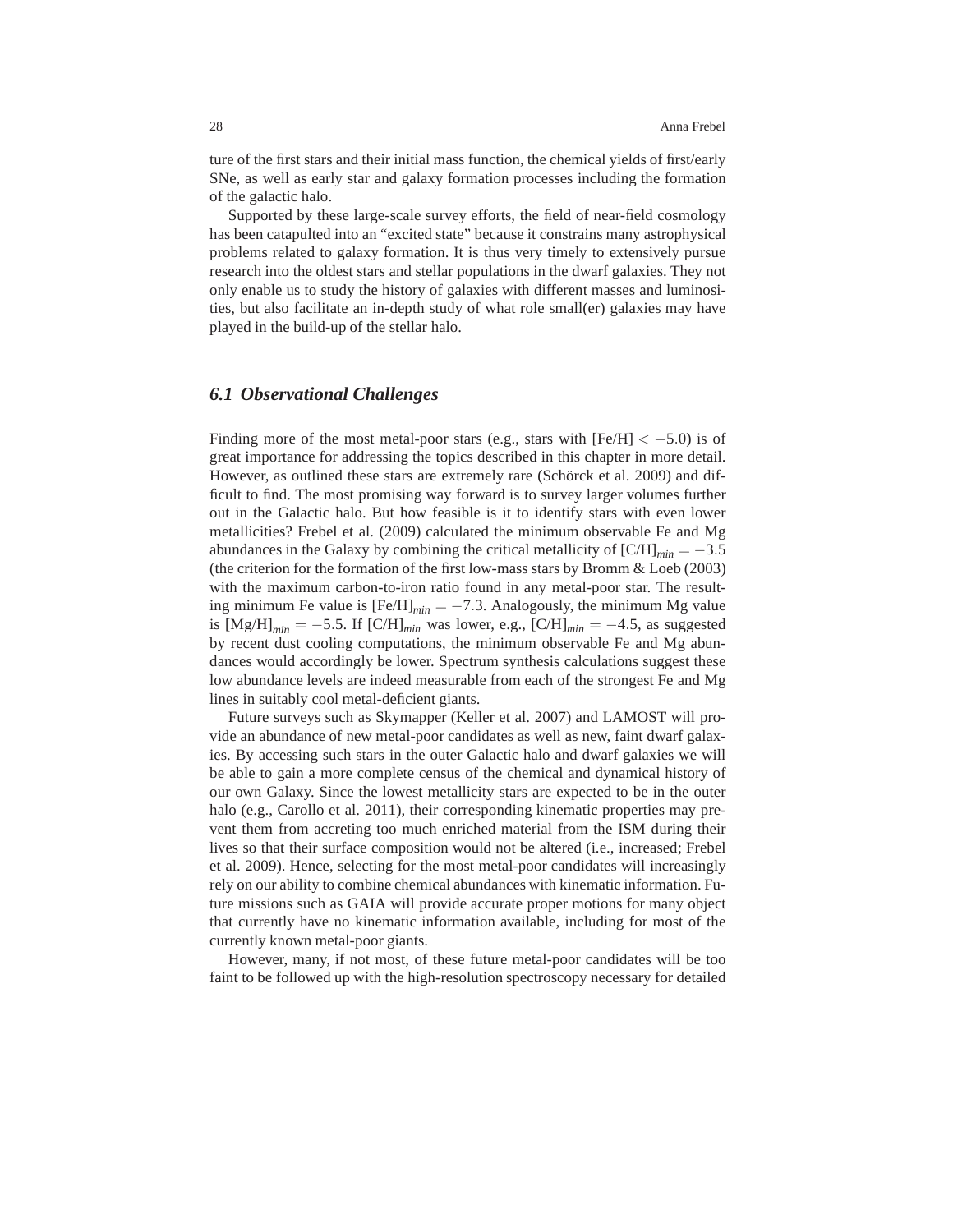abundance analyses. This is already an issue for many current candidates leaving the outer halo a so far largely unexplored territory: The limit for high-resolution work is *V* ∼ 19 mag, and one night's observing with 6-10 m telescopes is required for the minimum useful signal-to-noise  $(S/N)$  ratio of such a spectrum. With the light-collecting power of the next generation of optical telescopes, such as the Giant Magellan Telescope, the thirty Meter Telescope or the European ELT, and if they are equipped with high-resolution spectrographs, it would be possible to not only reach out into the outer halo in search of the most metal-poor stars, but also provide spectra with very high-*S*/*N* ratio of somewhat brighter stars. For example, the socalled r-process enhanced stars which provide crucial empirical constraints on the nature of this nucleosynthesis process require exquisite data quality e.g. for uranium and lead measurements that are currently only possible for the very brightest stars (e.g., Frebel et al. 2007).

It appears that the hunt for the metal-deficient stars in dwarf galaxies may have just begun since these dwarfs host nearly a third of the known low-metallicity stars.. The detailed abundance patterns of the stars in UMa II, ComBer, Leo IV, etc. are strikingly similar to that of the Milky Way stellar halo, thus renewing the support for dwarf galaxies as the building blocks of the halo. Future discoveries of additional faint dwarf galaxies will enable the identification of many more metal-poor stars in new, low-luminosity systems. But also the brighter dSphs have to be revisited for their metal-poor content (Kirby et al. 2009). More stars at the lowest metallicities are clearly desired to better quantify the emerging chemical signatures and to solidify our understanding of the early Galaxy assembly process. Together with advances in the theoretical understanding of early star and galaxy formation and SNe yields, a more complete picture of the evolution of the Milky Way Galaxy and other systems may soon be obtained. Only in this way can the hierarchical merging paradigm for the formation of the Milky Way be put on firm observational ground.

# *6.2 Constraining the Theoretical Framework*

An important next step towards a full understanding of the infant universe is to combine the phenomenological approach of collecting new observational data with theoretical knowledge about the formation of the first generations of stars and galaxies. This way, tools can be developed that allow for cosmologically motivated interpretations of the abundance patterns of metal-poor stars, in both the halo and dwarf galaxies. The new field of dwarf archaeology promises a more complete understanding of early enrichment events and the processes that led to galaxy formation at the end of the cosmic dark ages. At the same time, this will have profound implications for the search of the major enrichment mechanisms in the early universe and the physical origin of these stars.

Understanding the Milky Way as a whole is thereby of crucial importance. Most importantly, new results have raised the question of how good the Milky Way of in representing a typical, large spiral galaxy. Our Galaxy is often used as a reference,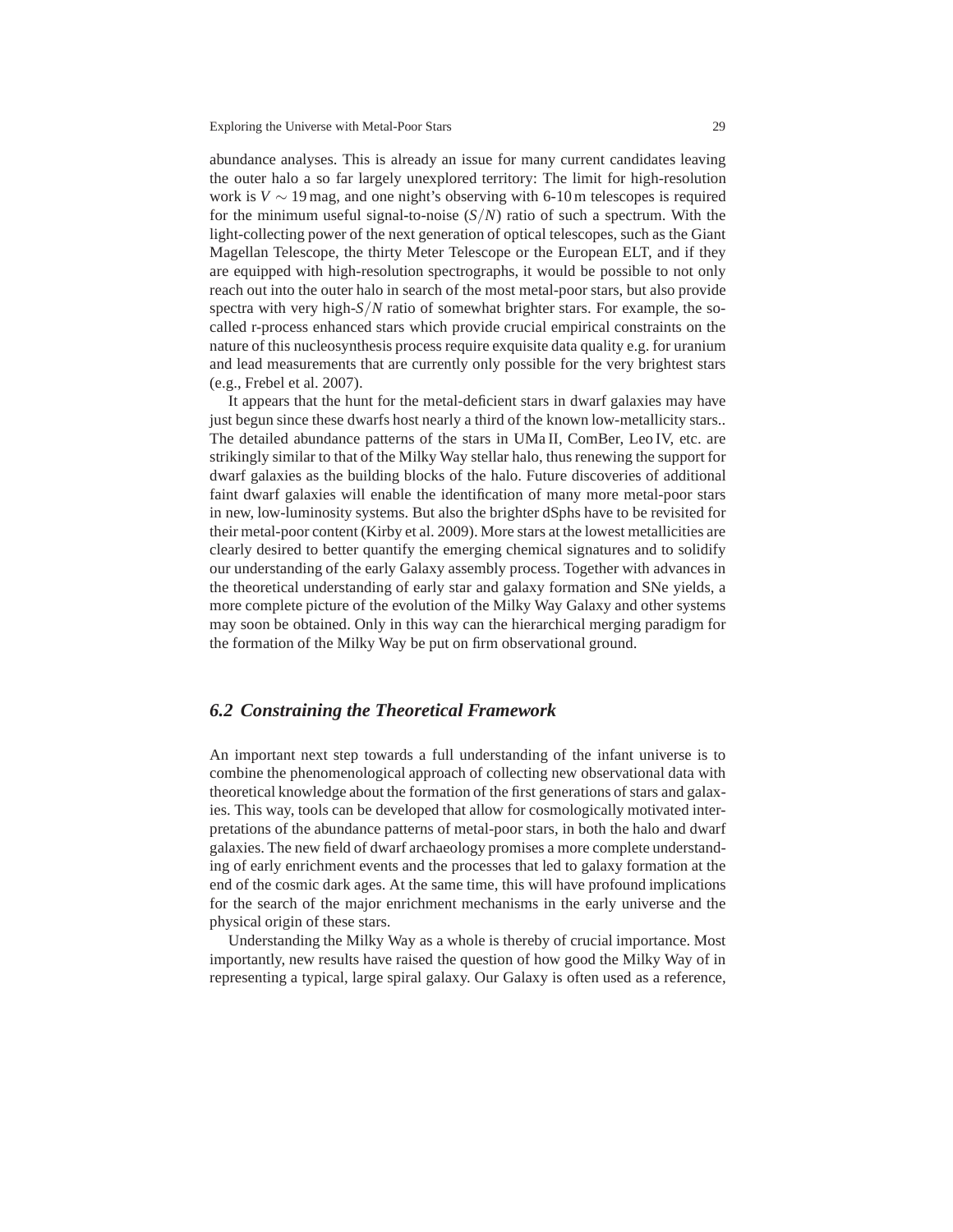especially when comparing its general properties with those derived from simulations of the formation of large galaxies. But recent works, both observationally and theoretically, have shown that our Galaxy has at least several unusual features. The existence of the long discovered Magellanic Cloud satellites have recently garnered significant attention (Boylan-Kolchin et al. 2010, Liu et al. 2011) in this respect. Observational analyses using Sloan Digital Sky Survey data of many other large spiral galaxies confirmed that galaxies like the Milky Way are very unlikely to have two companions as bright as the Magellanic Clouds. Indeed, less than 5% of galaxies host two such bright companions, and more than 80 percent host no such satellites at all. Previously, Boylan-Kolchin et al. (2010) have examined this issue using the Millennium simulation of Springel et al. (2005) and finding that the Milky Way was unusual in hosting the Magellanic Clouds.

Furthermore, the evolutionary differences between the Milky and Andromeda need to be to established. The Milky Way did not undergo major mergers with other galaxies since nearly 11 billion years, whereas Andromeda underwent many mergers in a recent past (a few billion years). Only then, can be understood how the different formation histories influence the extent of surviving substructure and differences in properties such as the stellar mass, disk radius, and metal-deficient halo between the sister two galaxies. Assessing the degree of "normality" of the Milky Way will be vital for understanding of whether or not the Magellanic Clouds were only recently accreted by the Milky Way, as proposed by Besla et al. (2007) based on new proper motion measurements.

A major step forward would be a detailed understanding of the missing satellite problem. This is of great interest in cosmology, both observationally and theoretically, but also many associated fields e.g, regarding galaxy formation or dwarf galaxy studies. Is the overproduction of halo substructure at  $z = 0$  in DM simulations really based on physical processes associated with the gas that lights up dark halos, or is it merely an artifact of past simulations? It has been shown that cosmic variance may play an important role, and without properly quantifying this effect, perhaps no conclusions can be drawn at this point in time. Nevertheless, the fact that the Milky Way may not be an ordinary galaxy may partly explain the missing satellite problem as all simulation results are always compared to the observations associated with the Galaxy.

Progress can be made by carrying out simulations that aim at incorporating nearfield cosmological constraints to address, e.g., the underlying physical causes of the missing satellite problems beyond cosmic variance. To learn about the effects that influence the number of small subhalos over the course of the universe, studies are now being carried out that aim at quantifying the impact of physically motivated, patchy, reionization histories on the faintest halos (e.g., Lunnan et al. 2011). While these studies may partly resolve the missing satellite problem, the overall halo-tohalo differences in the populations is of a similar level, preventing strong, global conclusions. The way forward it to quantify the level and extend of variations of the substructure around Milky Way galaxies. Only then a number of specific details about the origin and evolution of subhalos with different masses equivalent to those of a variety of observed dwarf galaxies, perhaps analogous to massive Magellanic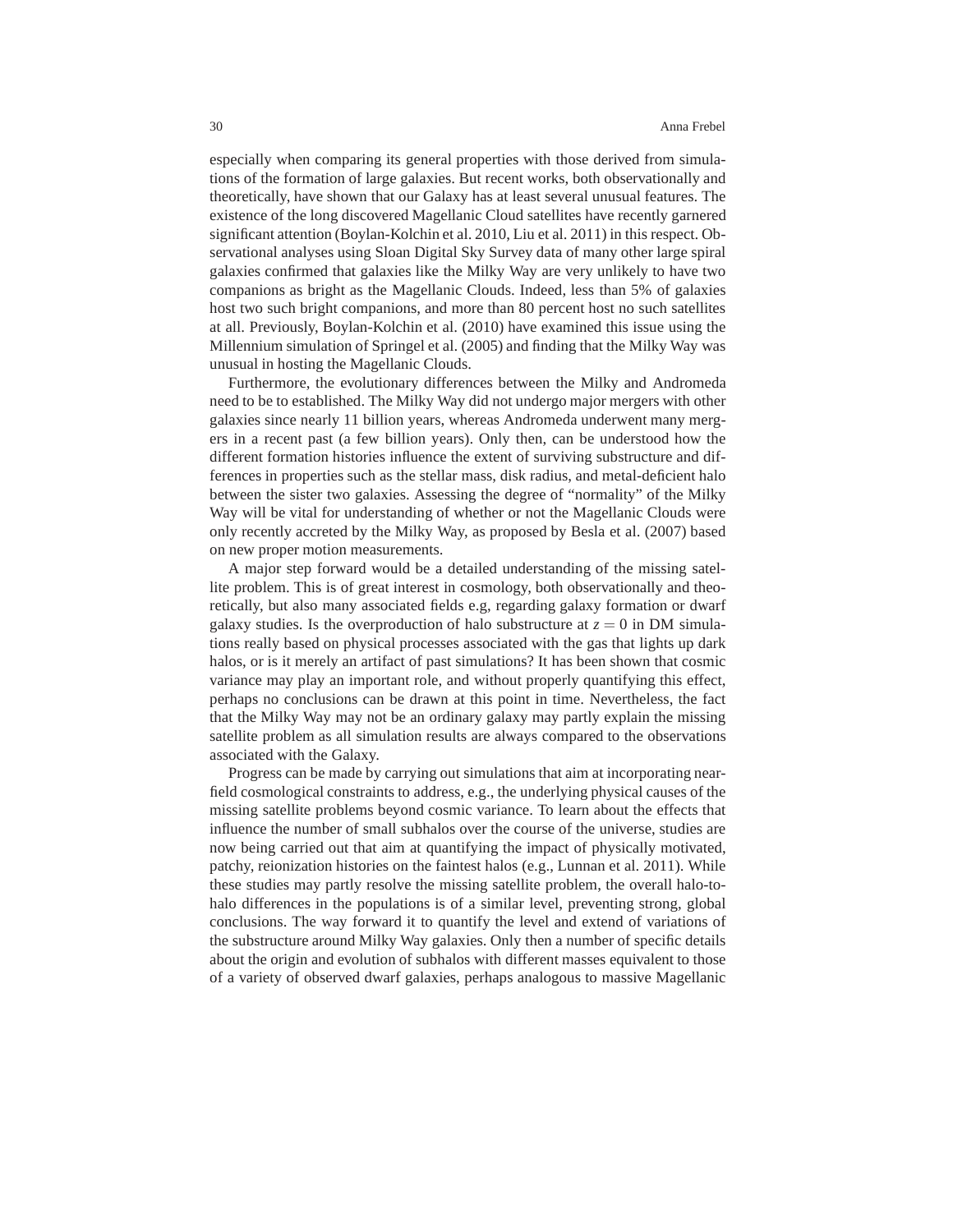Cloud-sized objects, classical dwarf Spheroidal galaxies, and even fainter systems, can be understood.

In summary, the details of the many physical processes that govern the evolution of a luminous halo at  $z=0$  will need to be known to conclusively address the formation of large galaxies within the hierarchical assembly paradigm. They will need to be coupled to simulation results, quantified, and compared to the observations. Hopefully, in the not too distant future, there will be unparalleled opportunities to study the assembly of galaxy halos in close connected to the results of the latest observations of dwarf galaxies, halo stars and stellar streams found in the Milky Way. For example, [Fe/H] spreads in dwarf galaxies and well-established abundance trends are important to constrain the chemical evolution in dwarf galaxies. These quantities are crucial for the development of prescriptions for the chemical enrichment throughout the hierarchical merging process. Moreover, they constrain, e.g., metal mixing, turbulence and feedback effects in early star forming halos, as simulated in hydrodynamical "ab-initio" simulations (e.g., Greif et al. 2010).

All these works will soon become possible in great detail as large-scale parallel supercomputers will enable ever more realistic simulations of structure formation as part of the early universe, and on large scales down to  $z=0$ . On a similar timescale increasingly detailed observations of stars in the halo and ultra-faint dwarfs will become available (e.g., Skymapper). However, observations alone will likely not be able to uncover the underlying physical processes to conclusively confirm the details of the assembly history of the Milky Way stellar halo and the cosmological origin of the ancient ∼ 13 Gyr old stars which must have formed long before the Milky Way was fully assembled.

**Acknowledgements** A.F. gratefully acknowledges a Clay Fellowship which is administered by the Smithsonian Astrophysical Observatory.

### **References**

- 1. Aoki, W., Arimoto, N., Sadakane, K., Tolstoy, E., Battaglia, G., Jablonka, P., Shetrone, M., Letarte, B., Irwin, M., Hill, V., Francois, P., Venn, K., Primas, F., Helmi, A., Kaufer, A., Tafelmeyer, M., Szeifert, T., & Babusiaux, C. 2009, A&A, 502, 569
- 2. Aoki, W., Beers, T. C., Sivarani, T., Marsteller, B., Lee, Y. S., Honda, S., Norris, J. E., Ryan, S. G., & Carollo, D. 2008, ApJ, 678, 1351
- 3. Aoki, W., Frebel, A., Christlieb, N., Norris, J. E., Beers, T. C., Minezaki, T., Barklem, P. S., Honda, S., Takada-Hidai, M., Asplund, M., Ryan, S. G., Tsangarides, S., Eriksson, K., Steinhauer, A., Deliyannis, C. P., Nomoto, K., Fujimoto, M. Y., Ando, H., Yoshii, Y., & Kajino, T. 2006, ApJ, 639, 897
- 4. Beers, T. C. & Christlieb, N. 2005, ARA&A, 43, 531
- 5. Beers, T. C., Preston, G. W., & Shectman, S. A. 1992, AJ, 103, 1987
- 6. Bergemann, M. & Gehren, T. 2008, A&A, 492, 823
- 7. Besla, G., Kallivayalil, N., Hernquist, L., Robertson, B., Cox, T. J., van der Marel, R. P., & Alcock, C. 2007, ApJ, 668, 949
- 8. Bessell, M. S. & Norris, J. 1984, ApJ, 285, 622
- 9. Boylan-Kolchin, M., Besla, G., & Hernquist, L. 2010, ArXiv:1010.4797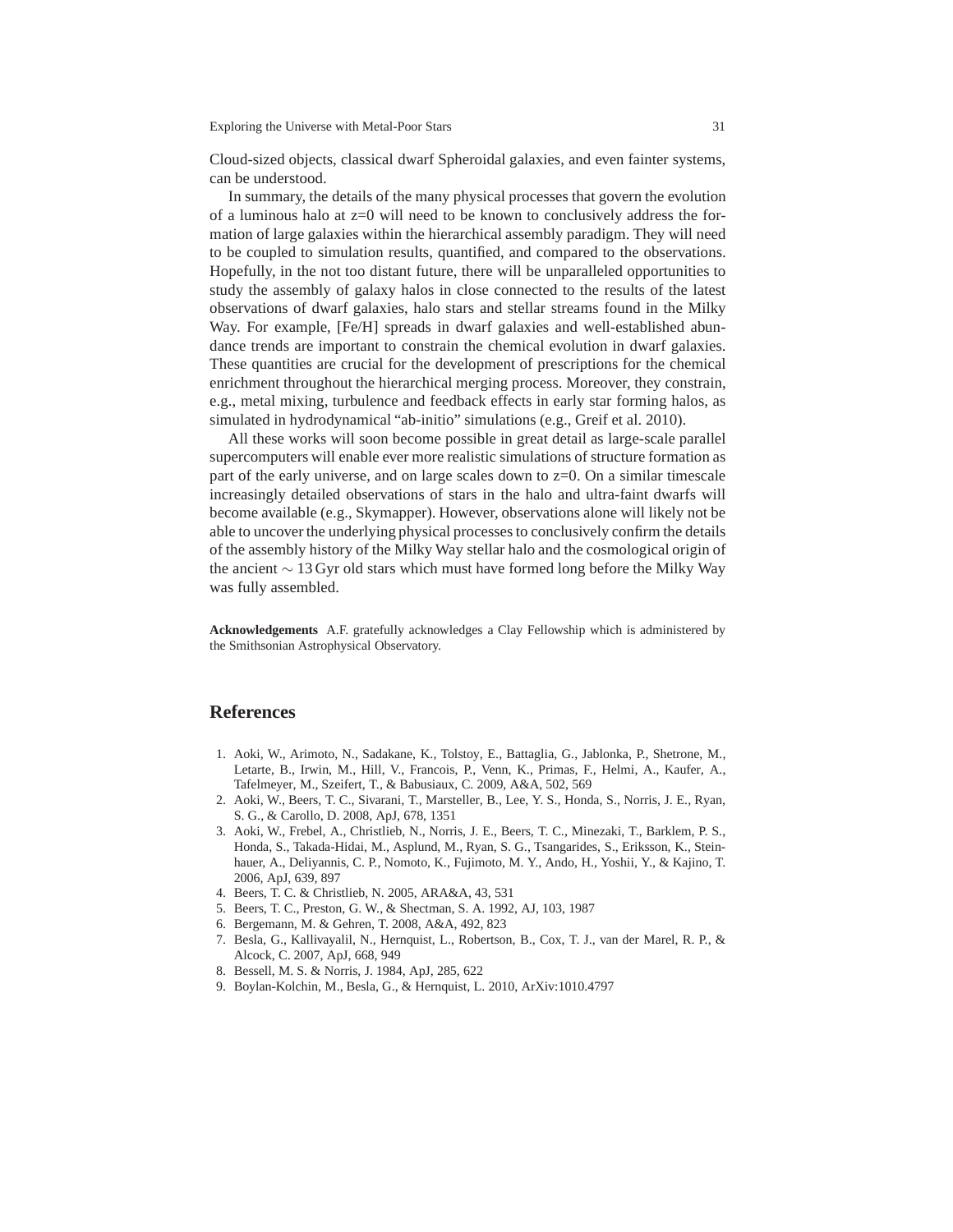- 10. Bromm, V. & Loeb, A. 2003, Nature, 425, 812
- 11. Bromm, V. & Yoshida, N. 2011, ArXiv:1102.4638
- 12. Bromm, V., Yoshida, N., Hernquist, L., & McKee, C. F. 2009, Nature, 459, 49
- 13. Busha, M. T., Alvarez, M. A., Wechsler, R. H., Abel, T., & Strigari, L. E. 2010, ApJ, 710, 408
- 14. Carollo, D., Beers, T. C., Lee, Y. S., Chiba, M., Norris, J. E., Wilhelm, R., Sivarani, T., Marsteller, B., Munn, J. A., Bailer-Jones, C. A. L., Fiorentin, P. R., & York, D. G. 2007, Nature, 450, 1020
- 15. Cayrel, R., Depagne, E., Spite, M., Hill, V., Spite, F., François, P., Plez, B., Beers, T., Primas, F., Andersen, J., Barbuy, B., Bonifacio, P., Molaro, P., & Nordström, B. 2004, A&A, 416, 1117
- 16. Chiappini, C., Frischknecht, U., Meynet, G., Hirschi, R., Barbuy, B., Pignatari, M., Decressin, T., & Maeder, A. 2011, Nature, 472, 454
- 17. Christlieb, N., Beers, T. C., Barklem, P. S., Bessell, M., Hill, V., Holmberg, J., Korn, A. J., Marsteller, B., Mashonkina, L., Qian, Y.-Z., Rossi, S., Wasserburg, G. J., Zickgraf, F.-J., Kratz, K.-L., Nordström, B., Pfeiffer, B., Rhee, J., & Ryan, S. G. 2004, A&A, 428, 1027
- 18. Christlieb, N., Bessell, M. S., Beers, T. C., Gustafsson, B., Korn, A., Barklem, P. S., Karlsson, T., Mizuno-Wiedner, M., & Rossi, S. 2002, Nature, 419, 904
- 19. Christlieb, N., Schörck, T., Frebel, A., Beers, T. C., Wisotzki, L., & Reimers, D. 2008, A&A, 484, 721
- 20. Clark, P. C., Glover, S. C. O., Smith, R. J., Greif, T. H., Klessen, R. S., & Bromm, V. 2011, Science, 331, 1040
- 21. Cohen, J. G., Christlieb, N., McWilliam, A., Shectman, S., Thompson, I., Melendez, J., Wisotzki, L., & Reimers, D. 2008, ApJ, 672, 320
- 22. Cohen, J. G. & Huang, W. 2009, ApJ, 701, 1053
- 23. Cooper, A. P., Cole, S., Frenk, C. S., White, S. D. M., Helly, J., Benson, A. J., De Lucia, G., Helmi, A., Jenkins, A., Navarro, J. F., Springel, V., & Wang, J. 2010, MNRAS, 406, 744
- 24. Diemand, J., Kuhlen, M., & Madau, P. 2007, ApJ, 667, 859
- 25. Feltzing, S., Eriksson, K., Kleyna, J., & Wilkinson, M. I. 2009, A&A, 508, L1
- 26. Font, A. S., Johnston, K. V., Bullock, J. S., & Robertson, B. E. 2006, ApJ, 646, 886
- 27. Frebel, A. 2010, Astronomische Nachrichten, 331, 474
- 28. Frebel, A., Aoki, W., Christlieb, N., Ando, H., Asplund, M., Barklem, P. S., Beers, T. C., Eriksson, K., Fechner, C., Fujimoto, M. Y., Honda, S., Kajino, T., Minezaki, T., Nomoto, K., Norris, J. E., Ryan, S. G., Takada-Hidai, M., Tsangarides, S., & Yoshii, Y. 2005a, Nature, 434, 871
- 29. Frebel, A., Aoki, W., Christlieb, N., Ando, H., Asplund, M., Barklem, P. S., Beers, T. C., Eriksson, K., Fechner, C., Fujimoto, M. Y., Honda, S., Kajino, T., Minezaki, T., Nomoto, K., Norris, J. E., Ryan, S. G., Takada-Hidai, M., Tsangarides, S., & Yoshii, Y. 2005b, in IAU Symposium 228, 207
- 30. Frebel, A. & Bromm, V. 2010, ArXiv e-prints 1010.1261
- 31. Frebel, A., Christlieb, N., Norris, J. E., Beers, T. C., Bessell, M. S., Rhee, J., Fechner, C., Marsteller, B., Rossi, S., Thom, C., Wisotzki, L., & Reimers, D. 2006, ApJ, 652, 1585
- 32. Frebel, A., Christlieb, N., Norris, J. E., Thom, C., Beers, T. C., & Rhee, J. 2007a, ApJ, 660, L117
- 33. Frebel, A., Johnson, J. L., & Bromm, V. 2007b, MNRAS, 380, L40
- 34. —. 2009, MNRAS, 392, L50
- 35. Frebel, A., Kirby, E. N., & Simon, J. D. 2010a, Nature, 464, 72
- 36. Frebel, A. & Norris, J. E. 2011, 1102.1748
- 37. Frebel, A., Simon, J. D., Geha, M., & Willman, B. 2010b, ApJ, 708, 560
- 38. Fulbright, J. P., Rich, R. M., & Castro, S. 2004, ApJ, 612, 447
- 39. Geha, M., Willman, B., Simon, J. D., Strigari, L. E., Kirby, E. N., Law, D. R., & Strader, J. 2009, ApJ, 692, 1464
- 40. Geisler, D., Smith, V. V., Wallerstein, G., Gonzalez, G., & Charbonnel, C. 2005, AJ, 129, 1428
- 41. Greif, T. H., Glover, S. C. O., Bromm, V., & Klessen, R. S. 2010, ApJ, 716, 510
- 42. Greif, T. H., Johnson, J. L., Klessen, R. S., & Bromm, V. 2008, MNRAS, 387, 1021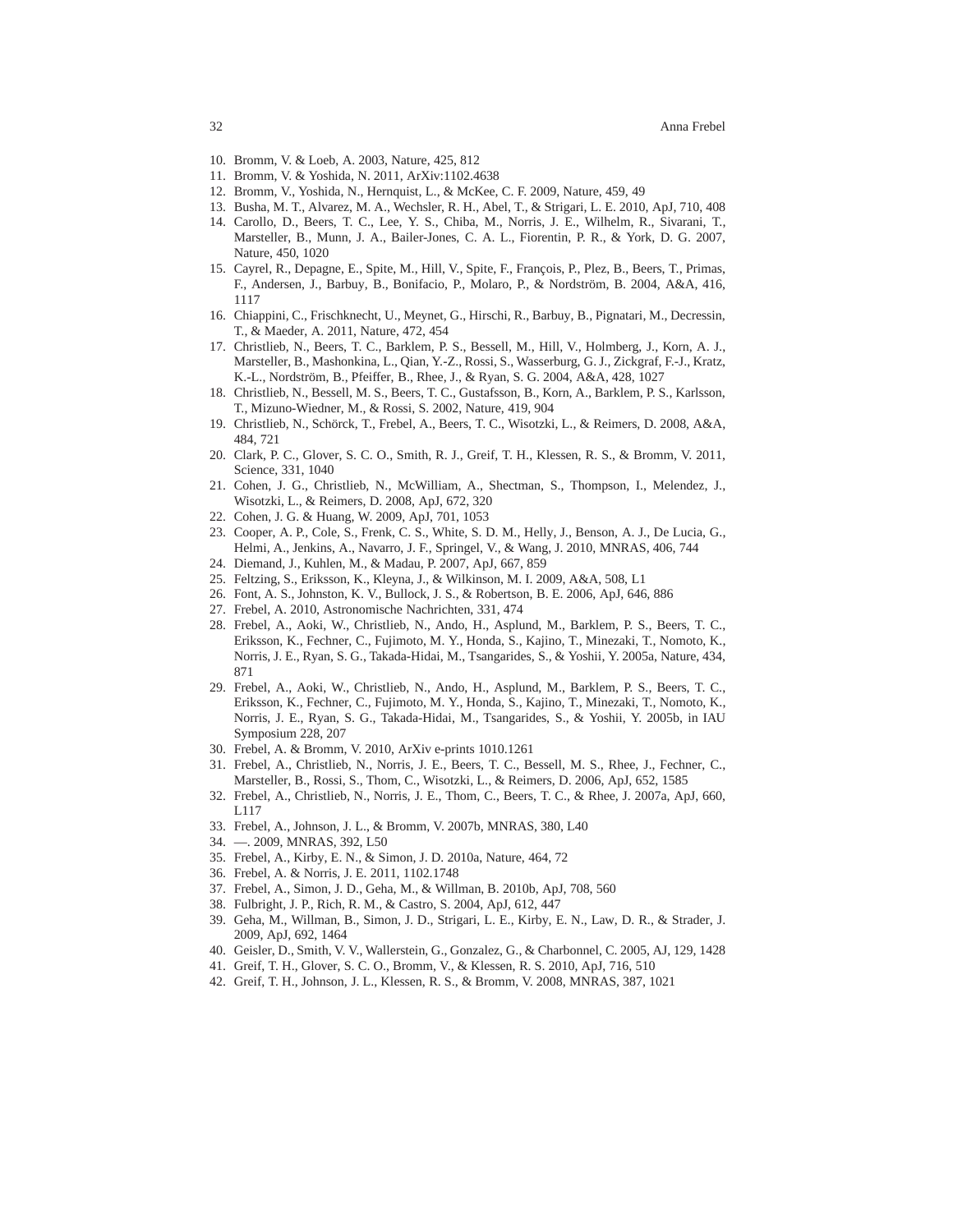Exploring the Universe with Metal-Poor Stars 33

- 43. Heger, A. & Woosley, S. E. 2002, ApJ, 567, 532
- 44. —. 2010, ApJ, 724, 341
- 45. Hollek, J. K., Frebel, A., Roederer, I. U., Sneden, C., Shetrone, M., Beers, T., Kang, S.-J., Thom, C., and Lambert. D. ApJ, submitted
- 46. Iben, I. 1983, Memorie della Societa Astronomica Italiana, 54, 321
- 47. Iwamoto, N., Umeda, H., Tominaga, N., Nomoto, K., & Maeda, K. 2005, Science, 309, 451
- 48. Johnson, J. L. & Khochfar, S. 2011, MNRAS, 413, 1184
- 49. Johnston, K. V., Bullock, J. S., Sharma, S., Font, A., Robertson, B. E., & Leitner, S. N. 2008, ApJ, 689, 936
- 50. Karlsson, T. & Gustafsson, B. 2005, A&A, 436, 879
- 51. Keller, S. C., Schmidt, B. P., Bessell, M. S., Conroy, P. G., Francis, P., Granlund, A., Kowald, E., Oates, A. P., Martin-Jones, T., Preston, T., Tisserand, P., Vaccarella, A., & Waterson, M. F. 2007, Publications of the Astronomical Society of Australia, 24, 1
- 52. Kirby, E. N., Guhathakurta, P., Bolte, M., Sneden, C., & Geha, M. C. 2009, ApJ, 705, 328
- 53. Kirby, E. N., Guhathakurta, P., & Sneden, C. 2008a, ApJ, 682, 1217
- 54. Kirby, E. N., Lanfranchi, G. A., Simon, J. D., Cohen, J. G., & Guhathakurta, P. 2011, ApJ, 727, 78
- 55. Kirby, E. N., Simon, J. D., Geha, M., Guhathakurta, P., & Frebel, A. 2008b, ApJ, 685, L43
- 56. Klypin, A., Kravtsov, A. V., Valenzuela, O., & Prada, F. 1999, ApJ, 522, 82
- 57. Koch, A. 2009, Astronomische Nachrichten, 330, 675
- 58. Koch, A., McWilliam, A., Grebel, E. K., Zucker, D. B., & Belokurov, V. 2008, ApJ, 688, L13
- 59. Komatsu, E., Smith, K. M., Dunkley, J., Bennett, C. L., Gold, B., Hinshaw, G., Jarosik, N., Larson, D., Nolta, M. R., Page, L., Spergel, D. N., Halpern, M., Hill, R. S., Kogut, A., Limon, M., Meyer, S. S., Odegard, N., Tucker, G. S., Weiland, J. L., Wollack, E., & Wright, E. L. 2011, ApJS, 192, 18
- 60. Lai, D. K., Bolte, M., Johnson, J. A., & Lucatello, S., Heger, A. and Woosley, S. E. 2008, ApJ, 681, 1524
- 61. Li, H. N., Christlieb, N., Schörck, T., Norris, J. E., Bessell, M. S., Yong, D., Beers, T. C., Lee, Y. S., Frebel, A., & Zhao, G. 2010, A&A, 521, A10
- 62. Limongi, M., Chieffi, A., & Bonifacio, P. 2003, ApJ, 594, L123
- 63. Liu, L., Gerke, B. F., Wechsler, R. H., Behroozi, P. S., & Busha, M. T. 2010, ArXiv:1011.2255
- 64. Lunnan, R., Vogelsberger, M., Frebel, A., Hernquist, L., Lidz, A., & Boylan-Kolchin, M. 2011, submitted to ApJ; see www.cfa.harvard.edu/∼afrebel/lunnan etal. ps for a version
- 65. McQuinn, M., Lidz, A., Zahn, O., Dutta, S., Hernquist, L., & Zaldarriaga, M. 2007, MNRAS, 377, 1043
- 66. McWilliam, A., Preston, G. W., Sneden, C., & Searle, L. 1995, AJ, 109, 2757
- 67. Meynet, G., Ekström, S., & Maeder, A. 2006a, A&A, 447, 623
- 68. —. 2006b, A&A, 447, 623
- 69. Moore, B., Ghigna, S., Governato, F., Lake, G., Quinn, T., Stadel, J., & Tozzi, P. 1999, ApJ, 524, L19
- 70. Munoz, J. A., Madau, P., Loeb, A., & Diemand, J. 2009, MNRAS, 400, 1593
- 71. Norris, J. E., Gilmore, G., Wyse, R. F. G., Wilkinson, M. I., Belokurov, V., Evans, N. W., & Zucker, D. B. 2008, ApJ, 689, L113
- 72. Norris, J. E., Gilmore, G., Wyse, R. F. G., Yong, D., & Frebel, A. 2010a, ApJ, 722, L104
- 73. Norris, J. E., Ryan, S. G., Beers, T. C., & Deliyannis, C. P. 1997, ApJ, 485, 370
- 74. Norris, J. E., Yong, D., Gilmore, G., & Wyse, R. F. G. 2010b, ApJ, 711, 350
- 75. Robertson, B., Bullock, J. S., Font, A. S., Johnston, K. V., & Hernquist, L. 2005, ApJ, 632, 872
- 76. Ryan, S. G., Norris, J. E., & Beers, T. C. 1996, ApJ, 471, 254
- 77. —. 1999, ApJ, 523, 654
- 78. Schneider, R., Omukai, K., Inoue, A. K., & Ferrara, A. 2006, MNRAS, 369, 1437
- 79. Schörck, T., Christlieb, N., Cohen, J. G., Beers, T. C., Shectman, S., Thompson, I., McWilliam, A., Bessell, M. S., Norris, J. E., Meléndez, J., Ramírez, S., Haynes, D., Cass, P., Hartley, M., Russell, K., Watson, F., Zickgraf, F., Behnke, B., Fechner, C., Fuhrmeister, B., Barklem, P. S., Edvardsson, B., Frebel, A., Wisotzki, L., & Reimers, D. 2009, A&A, 507, 817